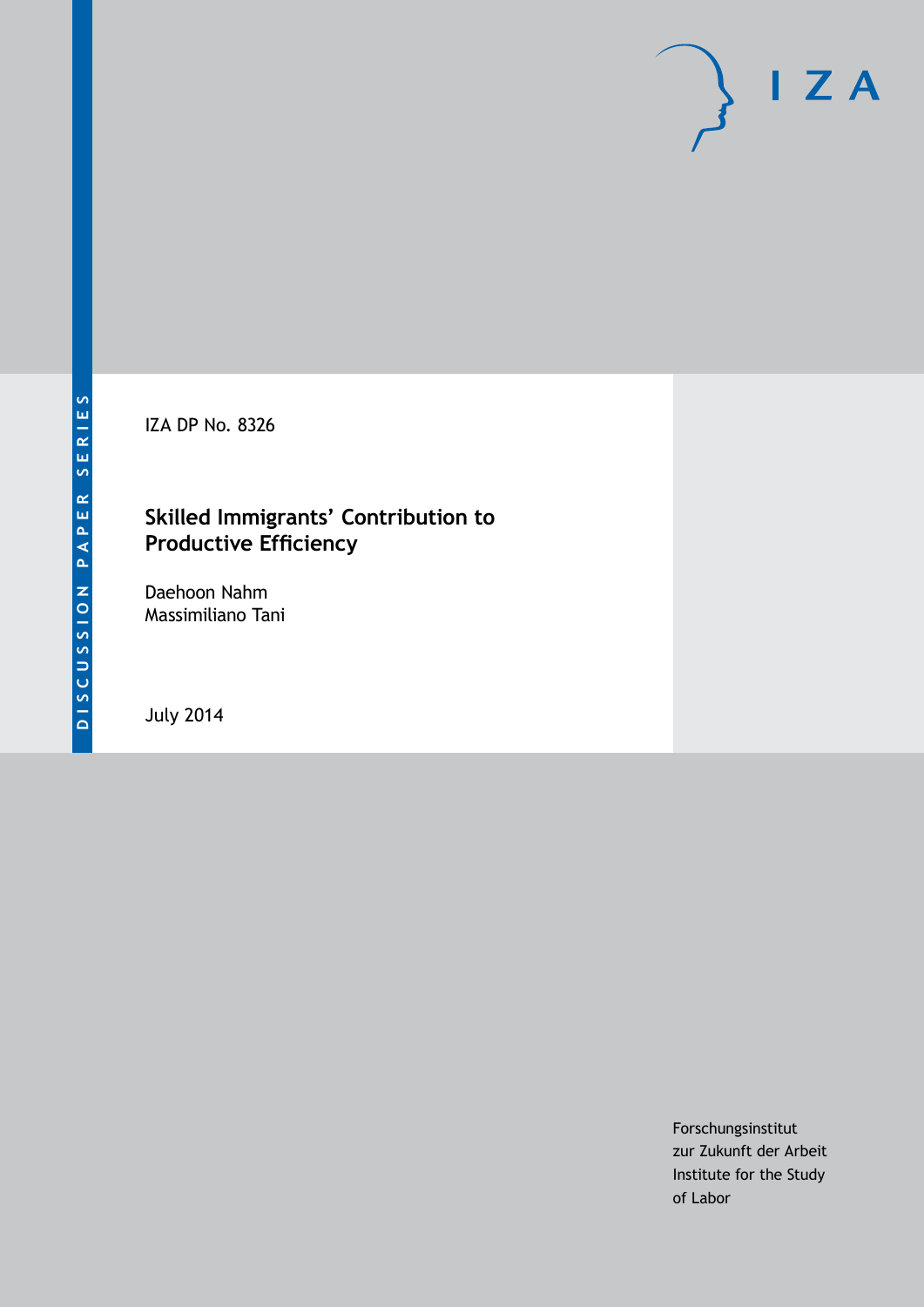# **Skilled Immigrants' Contribution to Productive Efficiency**

### **Daehoon Nahm**

*Macquarie University*

### **Massimiliano Tani**

*UNSW Canberra and IZA*

Discussion Paper No. 8326 July 2014

IZA

P.O. Box 7240 53072 Bonn Germany

Phone: +49-228-3894-0 Fax: +49-228-3894-180 E-mail: [iza@iza.org](mailto:iza@iza.org)

Any opinions expressed here are those of the author(s) and not those of IZA. Research published in this series may include views on policy, but the institute itself takes no institutional policy positions. The IZA research network is committed to the IZA Guiding Principles of Research Integrity.

The Institute for the Study of Labor (IZA) in Bonn is a local and virtual international research center and a place of communication between science, politics and business. IZA is an independent nonprofit organization supported by Deutsche Post Foundation. The center is associated with the University of Bonn and offers a stimulating research environment through its international network, workshops and conferences, data service, project support, research visits and doctoral program. IZA engages in (i) original and internationally competitive research in all fields of labor economics, (ii) development of policy concepts, and (iii) dissemination of research results and concepts to the interested public.

<span id="page-1-0"></span>IZA Discussion Papers often represent preliminary work and are circulated to encourage discussion. Citation of such a paper should account for its provisional character. A revised version may be available directly from the author.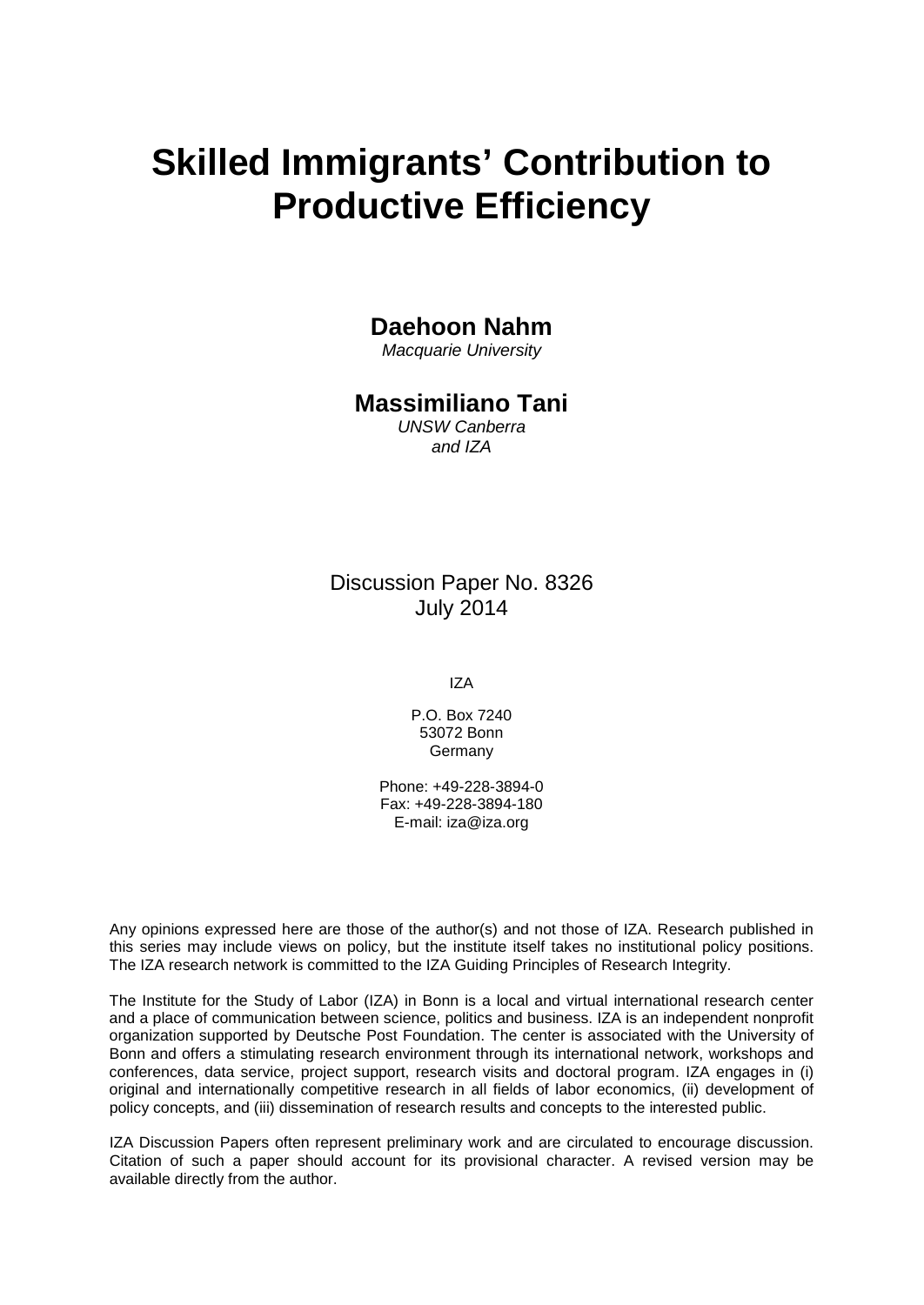IZA Discussion Paper No. 8326 July 2014

# **ABSTRACT**

# **Skilled Immigrants' Contribution to Productive Efficiency[\\*](#page-1-0)**

This paper studies whether skilled migrants contribute to the host country's 'productive efficiency' (Farrell, 1957) using input-output and immigration sectoral data for seven industries in twelve countries during the period 1999-2001. We find that skilled migrants contribute positively to a country's productive efficiency with the exception of the finance sector. The results broadly support the adoption of skill-biased migration policies.

JEL Classification: D24, F2, F66, J6, J24

Keywords: highly skilled migration, human capital, productive efficiency

Corresponding author:

Massimiliano Tani IZA P.O. Box 7240 D-53072 Bonn **Germany** E-mail: [tani@iza.org](mailto:tani@iza.org)

We thank Anastasia Nadykto for excellent research assistance and Macquarie University for financial support (Start Grant scheme).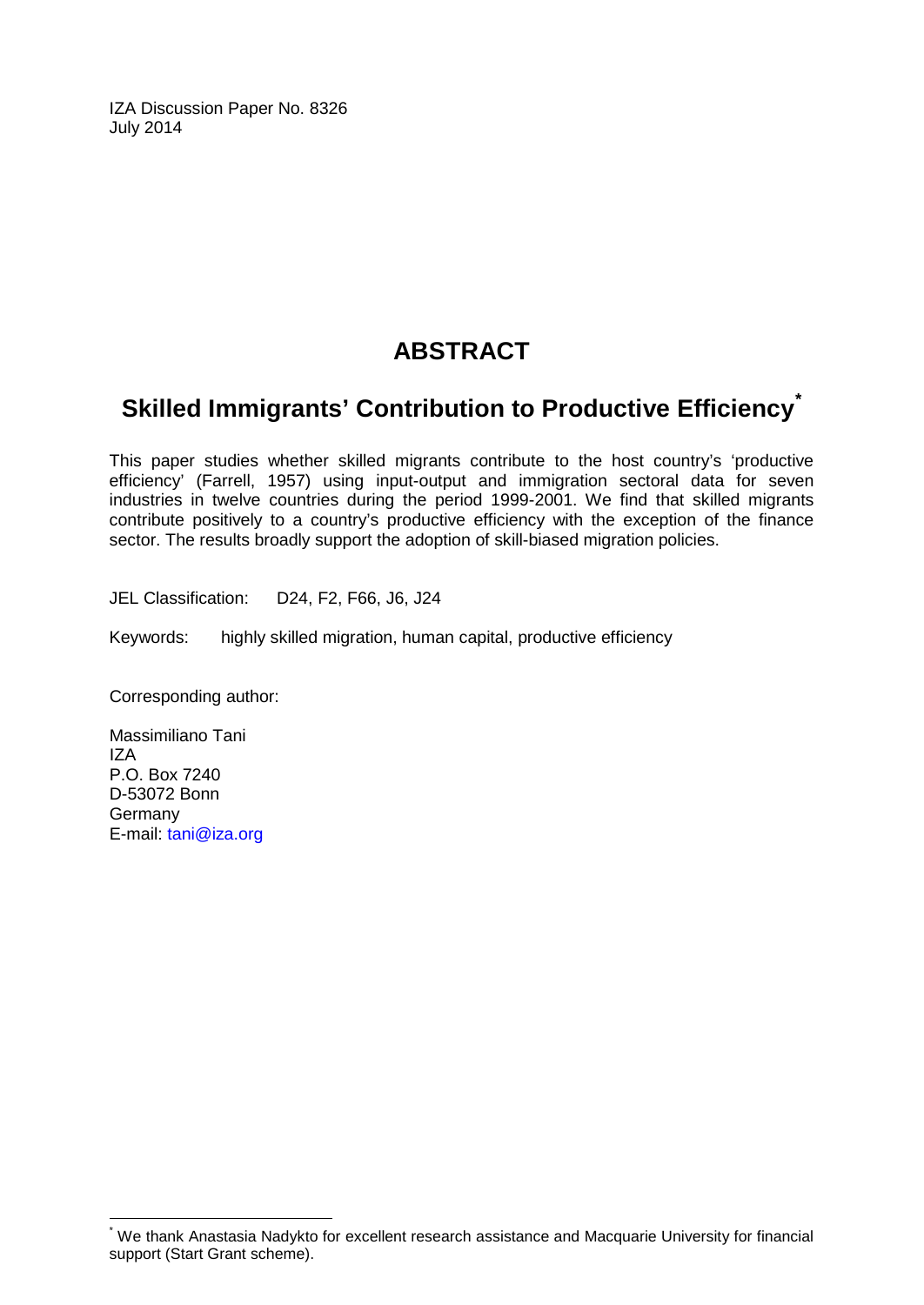#### **1 Introduction**

<u>.</u>

One of the current controversies surrounding immigration policy is the usefulness of skill-biased immigration programmes like those in force in Canada, Australia, and New Zealand, which select 'skilled' immigrants on the basis of a points system<sup>[1](#page-11-0)</sup> (Borjas, 1991; Beach et al, 2007). In such programmes, 'skilled' includes a composite of formal education typically at or above Bachelor's degree, relevant work experience, minimum knowledge of the host country's language, and age. Skilled migration streams contrast with traditional family reunification programmes, which admit immigrants on the basis of kinship with the host country's residents, and humanitarian programmes of relocation of asylum seekers (Miller, 1999; Belot and Hatton, 2012).

The rationale for implementing a skill-biased immigration policy is that skilled migrants are more likely to find employment after admission to the host country, are more mobile, and contribute faster to the public finance than other types of immigrants.[2](#page-3-0) Indeed, research on the labour market outcomes of recent immigrants to Canada, Australia, and New Zealand provides support for skill-biased migration (Green and Green, 1995; Winkelmann, 1999; Antecol et al 2003), fuelling the debate on its usefulness in countries that currently do not have one, like the United States, and where large unregulated immigration has occurred, or is feared, as in the European Union (Zimmermann et al, 2000).

One under-researched angle of existing analyses of skill-biased immigration policies is the extent to which skilled migrants contribute to the efficient use of productive

<sup>&</sup>lt;sup>1</sup> The point-based immigration system started in Canada in 1962 and later adopted in Australia and New Zealand and in a plethora of other destination countries in more recent times, including the UK, the Czech Republic, Denmark, Japan, Hong Kong, Singapore, and Germany amongst others.

<span id="page-3-1"></span><span id="page-3-0"></span><sup>&</sup>lt;sup>2</sup> Studies that analyse the effect of migrants in general, as opposed to skilled migrants, often find a negative effect on productivity; see for example, Kangasniemi et al. (2012) for the UK and Spain, and Paserman (2013) for Israel.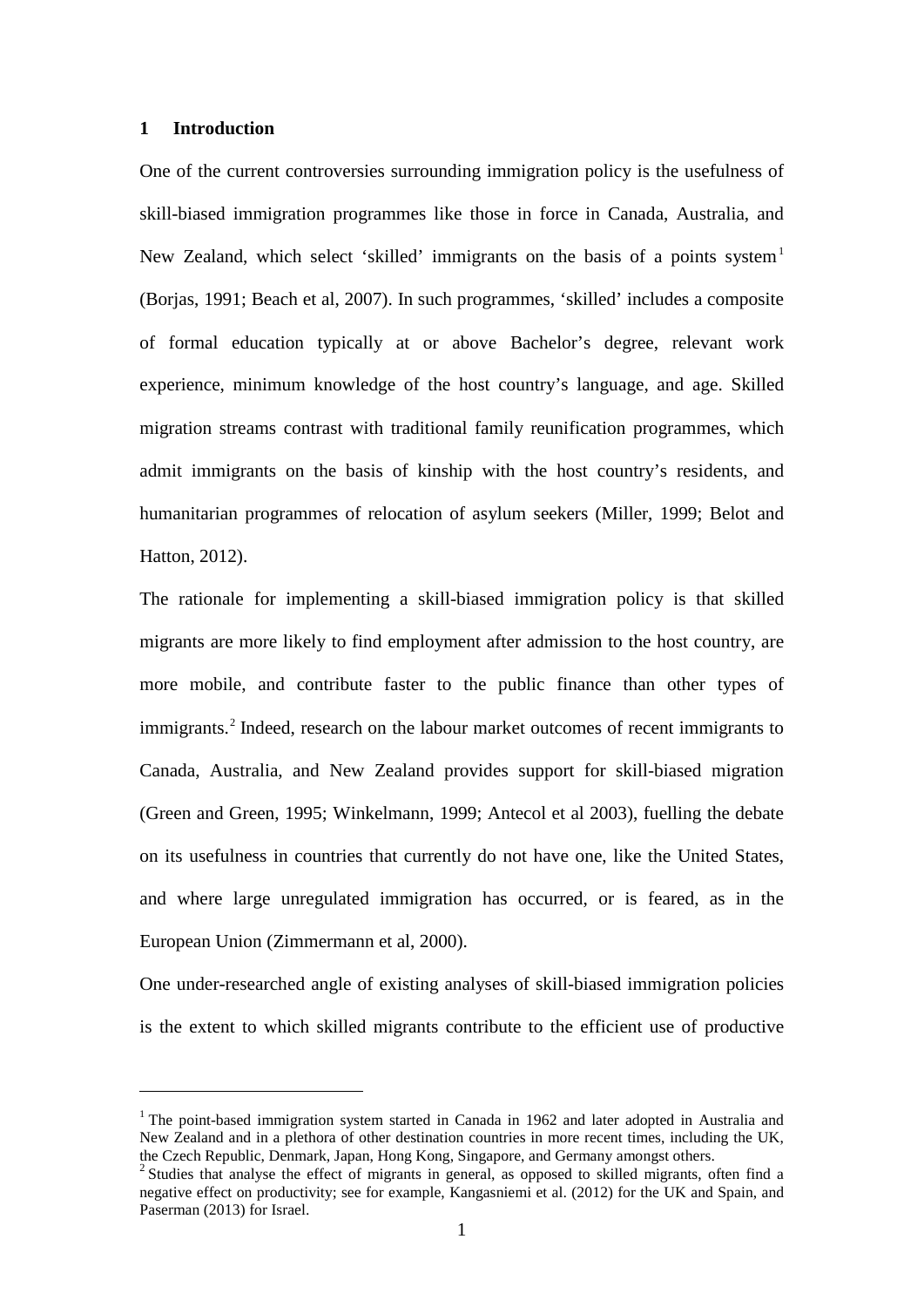inputs for the host country. Existing work tends to analyse the effects of migration on productivity resulting from the reallocation of human capital between places of origin and destination. By migrating, individuals unable to use their skills at home do so in the host country, leading to increased production there<sup>[3](#page-3-1)</sup>. For example, the literature on skilled migration highlights the contribution of these migrants to innovation activity and the development of new technology in the United States (Hunt and Gauthier-Loiselle, 2008). Similar work for the European Union suggests that such contribution is evident only for non-EU skilled migrants, who are subjected to some form of screening unlike their EU counterparts (Huber et al, 2010).

The increased productivity resulting from migration however captures only part of migrants' overall contribution to the host country's economy. Migrants' skills are often under-utilised by host country employers, even in countries applying a selective immigration policy, as emerging from the study of immigrants' level of experience and formal education vis-à-vis the jobs they fill (Dolton and Vignoles, 2000; Kler, 2007). This implies a wastage of resources that is detrimental to the country of origin, which subsidises emigrants' formal education, and the host country where such human capital earns a lower rate of return than what is achieved by its native equivalents.

The total effect of skilled migration on the host country's economy can nevertheless be captured by a weighted measure of migrants' contribution to productivity and level of utilisation in the labour market known as 'productive efficiency'. Such approach measures how close an economy is to a benchmark production possibility frontier that uses all resources efficiently: namely when inputs are used in their lowest possible amounts for the production of an output.

<span id="page-4-0"></span><u>.</u>

 $3$  Migration also improves conditions in the host country via higher capital/labour ratios and/or remittance inflows.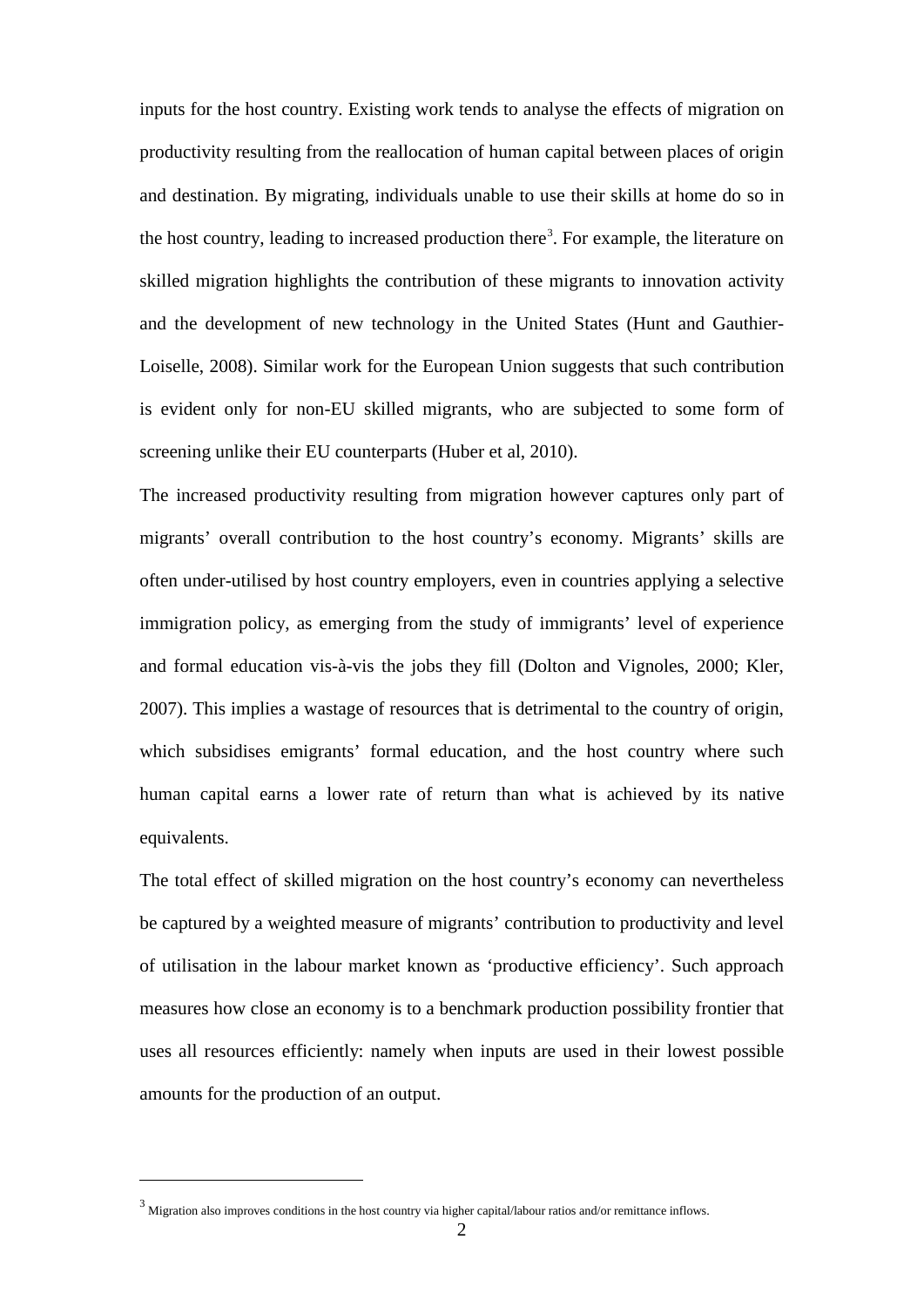We apply the productive efficiency approach to a number of countries that differ in immigration policy towards skilled migration: some have established skill-biased migration policies, like Australia, Canada and New Zealand; others have a much narrower approach to skilled migration (e.g. the United States). Some have only recently introduced targeted programmes to attract specific skilled workers (eg. the Czech Republic and Denmark).

Our analysis covers seven industries in twelve countries for the period 1999-2001, and uses input and output data from the EU-KLEMS database and the single crosssectional information on skilled migration data from the OECD Stan database. Given the limited availability of data over time we construct a single cross-sectional dataset, and measure relative productive efficiency at a given point in time<sup>[4](#page-4-0)</sup>.

Our results suggest that skilled migrants contribute positively to a country's productive efficiency in all sectors aside from Finance, for which we offer an interpretation, and they broadly support the introduction of skill-biased migration policies. They provide additional insights into the various dimensions in which skilled migration contributes to a country's economy and offers new information to policymakers debating the advantages and limitations of introducing skill-biased immigration policies.

The rest of the paper is organised as follows: Section 2 introduces the concept of productive efficiency and the methodology. Section 3 presents the data. Section 4 discusses the results. Section 5 concludes and highlights implications for policy.

<u>.</u>

<span id="page-5-0"></span> $4$  We only have one year of information about the proportions of skilled migrant workers. Constructing a single cross-sectional dataset prevents us from using panel data approaches measuring total productivity as the result of changes attributable to a change in the production technology as well as changes in productive efficiency, as occurring when there is a shift of the efficiency frontier, which usually occurs over time. A measure of total productivity such as the multi-factor productivity (MFP), which is based on the growth-accounting method, is inappropriate for a comparison of productivity levels across countries and industries at a given point in time (see for example Inklaar and Timmer, 2008).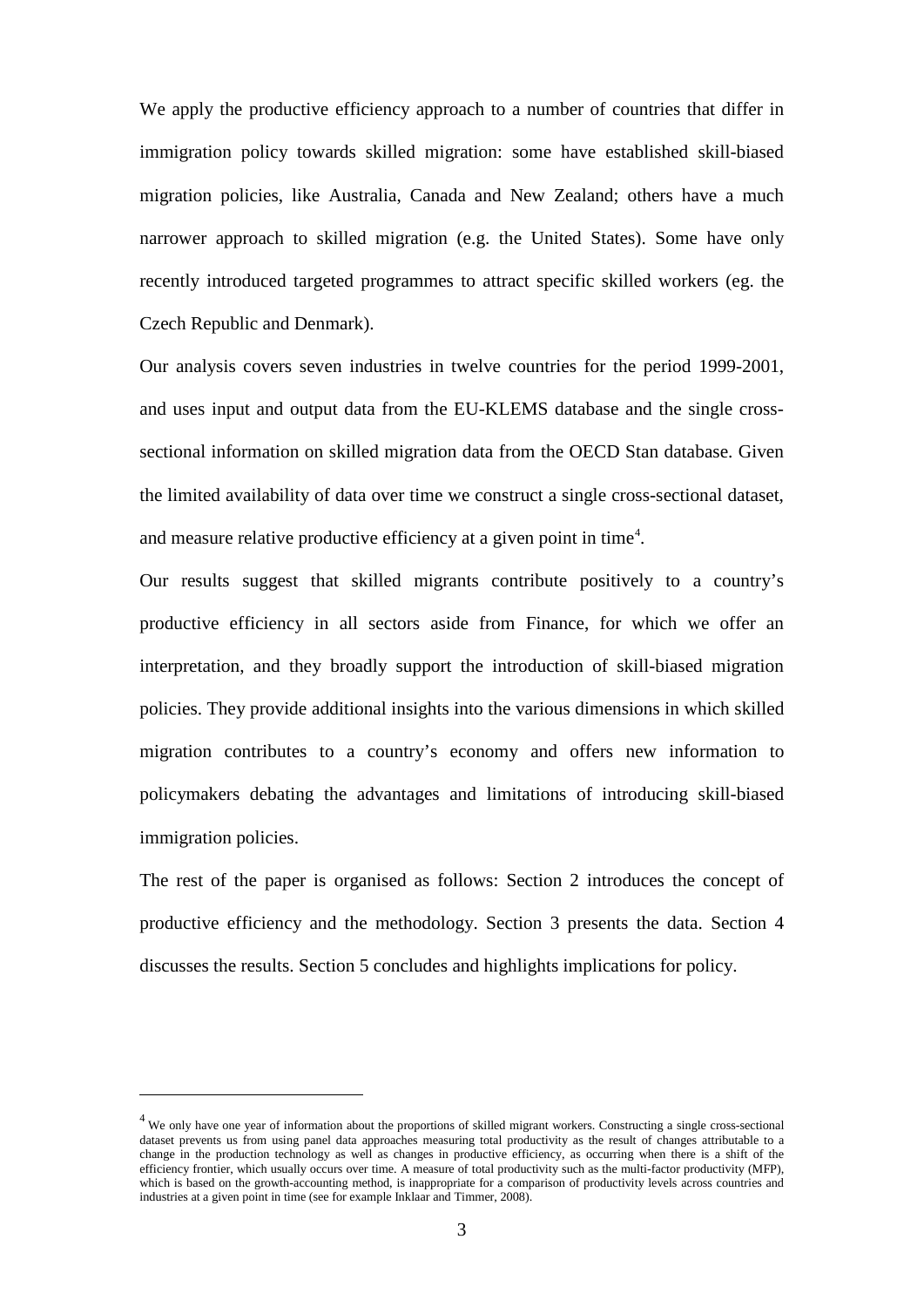#### **2 Measurement of Productive Efficiency**

Productive efficiency aims to measure the minimum amount of inputs required to produce a certain quantity of output. The literature on productive efficiency stems from the empirical work of Farrell (1957), who developed a method to estimate the productive efficiency of a country. Over time, the estimation of production function frontiers has been carried out using either deterministic methods or stochastic techniques. Deterministic methods, which include methodologies known as data envelopment analysis (DEA) of Charnes et al. (1978) and the free disposal hull (FDH) of Deprins et al. (1984), apply linear programming techniques to construct a frontier by using a piecewise linear envelope that connects the best performers (e.g. sectorcountry combinations that receive the highest efficiency scores). The main advantage of this approach is the small number of restrictions imposed on the properties of the production technology. Its main limitation is not disentangling white noise from inefficiency measures.

In the stochastic approach, random shocks are included to cater for deviations from the production frontier, and inputs for productions are distinguished from other conditions that nevertheless have an influence on the efficient use of resources, like environment and institutions.

To ascertain the contribution of skilled migrants to a country's productive efficiency we apply the DEA method, and define a measure of productive efficiency that is comparable across countries and sectors. The DEA method is preferred to the stochastic frontier method in the present case because the group of decision-making units (DMUs) comprises various industries in different countries with potentially different production technologies, making it inappropriate to specify them using a specific functional form. We consider a sector of a country as a single DMU that produces its gross output using various inputs. Some sectors may be more efficient in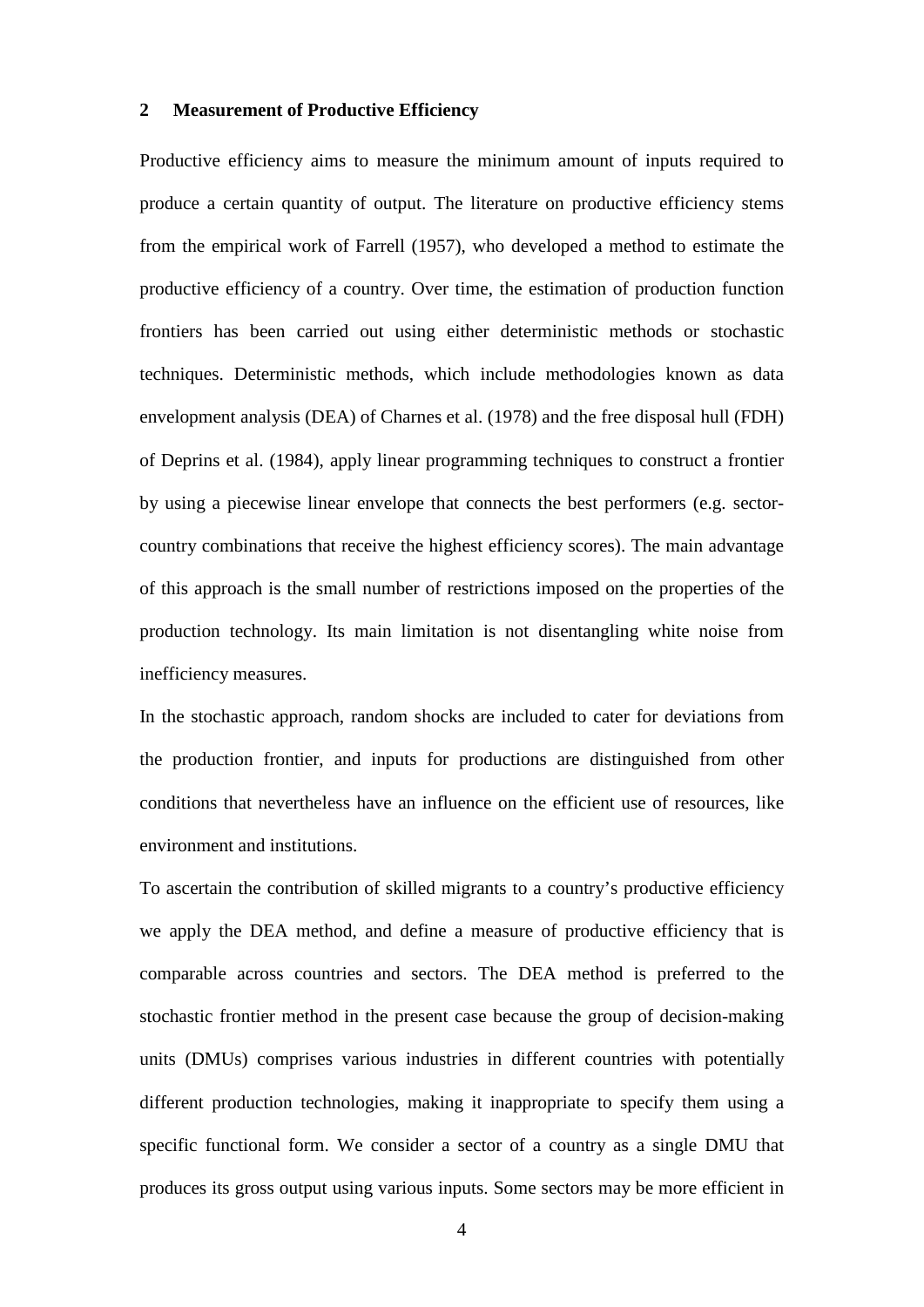utilizing the available technology and produce more output than others using the same level of inputs. Some may be less efficient and produce less than others. In the spirit of Farrell (1957), we measure the productive efficiency of a sector of a country by comparing its actual gross output with the maximum gross output that can be produced using the same levels of inputs. This can be facilitated via the output distance, which represents the proportion by which the actual output of a country could be increased without changing the levels of inputs if the sector were fully efficient under the available technology.

The *output distance function* is defined as

$$
D(x,y:T) = \max_{\delta} \{ \delta: (x,\delta y) \in T \}
$$
 (1)

where  $y \in R_+$  is gross output,  $x \in R_+^N$  is an input vector, and  $T \subset R_+^{N+1}$  is the set of input-output mixes that are feasible under the available technology, namely  $T =$  ${(x,y): x can produce y}. Under regular conditions,  $D(x,y)$  is greater than or equal to$ one. For a sector that is efficient, the output distance will be one because the actual level of output is the maximum that can be produced without changing inputs. For an inefficient sector, on the other hand, the output distance will be larger than one implying that output can be inflated without increasing inputs. Therefore, a measure of *productive efficiency* can be defined as

$$
PE(x, y:T) = 1/D(x, y:T)
$$
\n(2)

which is bounded between zero and one. PE will be one for efficient sectors and less than one for inefficient sectors. For example, a PE of 0.8 implies that the sector is only 80% efficient compared with the best performing sector and hence output could be increased by up to  $25\%$  (=[1-0.8]/0.8) given the same levels of inputs.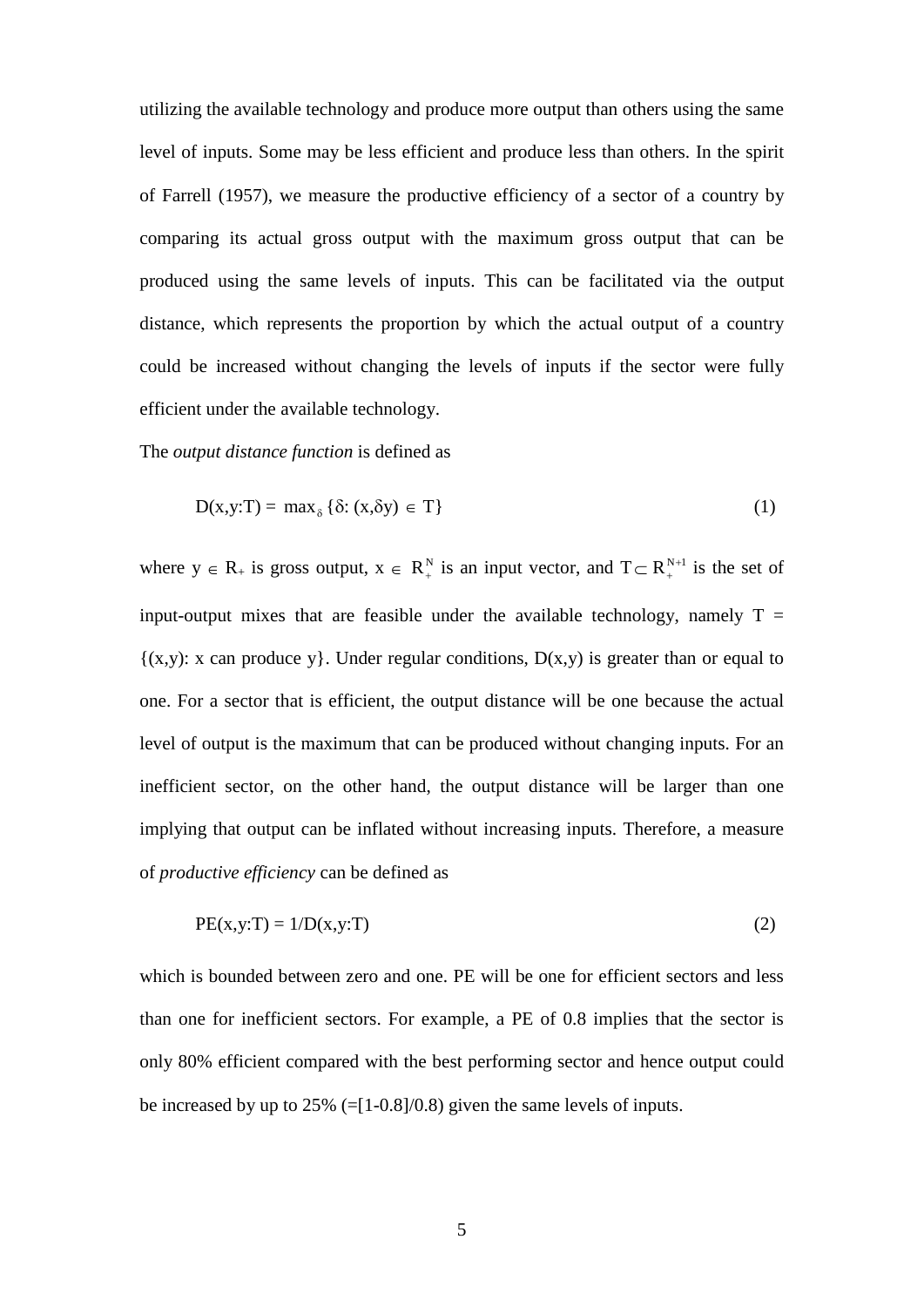We measure distances using the DEA method under the assumption of constant returns to scale  $(CRS)$ .<sup>[5](#page-5-0)</sup> The linear-programming  $(LP)$  model for a sector of a country (DMU k) can be written as:

Max. δ  
s.t. 
$$
\delta y^k - Y\lambda \le 0
$$
  
 $-x^k + X\lambda \le 0$   
δ, λ ≥ 0 for k = 1, ..., K (3)

where  $\delta$  is the output distance, y<sup>k</sup> is DMU k's output, x<sup>k</sup> is an (N×1) vector of DMU k's inputs, Y and X are  $(1\times K)$  and  $(N\times K)$  matrices of outputs and inputs of all K DMUs respectively, and  $\lambda$  is a (K $\times$ 1) vector of intensity coefficients. This LP problem involves finding by how much DMU k can increase its output without changing its inputs, subject to the constraint that it cannot produce more than the maximum level implied by the frontier formed by the best performers in the group of K DMUs. $<sup>6</sup>$  $<sup>6</sup>$  $<sup>6</sup>$ </sup>

#### **3 Data**

<u>.</u>

The main source of data for measures of productivity by sector is the EU KLEMS database<sup>[7](#page-8-1)</sup>, while measures of the national stocks of skilled migrants by industry are drawn from the OECD Stan database.

Following Jorgenson and Timmer (2011), we group the 31 industries in the EU KLEMS's alternative aggregation scheme into seven sectors: Electrical Machinery, Post and Communication Services (ELECOM); Total Manufacturing, excluding Electrical (MexElec); Other Production (OtherG); Distribution (DISTRB); Finance

 $5$  The countries included in the present study are relatively homogenous in terms of the level of economic development, and hence they are expected to have similar scale elasticities.

<span id="page-8-0"></span> $6$  Under the assumption of CRS, both output-oriented and input-oriented approaches result in identical efficiency measures because the input distance is simply the reciprocal of the output distance; see Proposition (2.1.26) of Färe and Primont (1995).

<span id="page-8-1"></span> $7$  See the EU KLEMS website euklems.net for the database, and Timmer et al. (2007) for the definitions and descriptions of the series.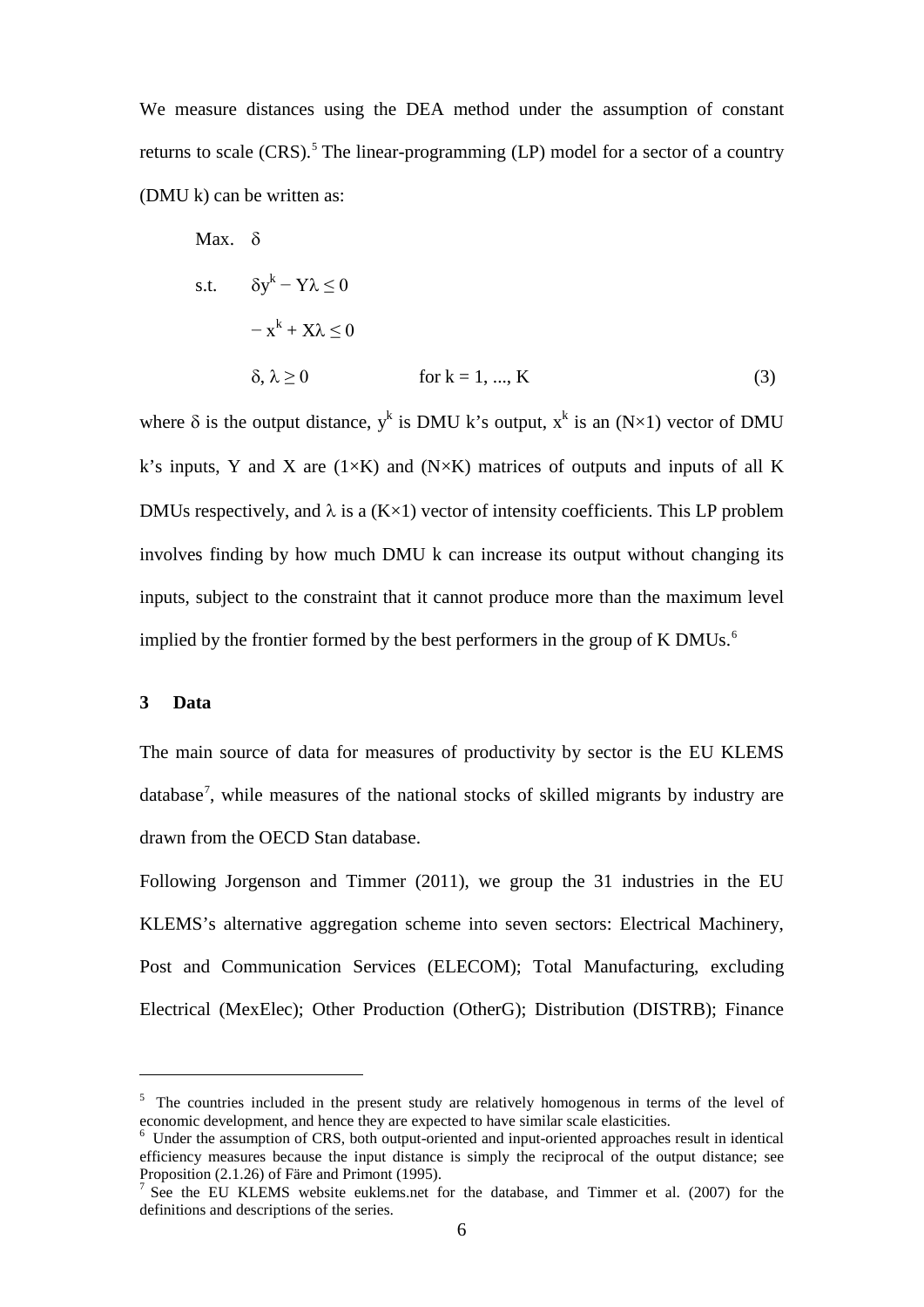and Business, except Real Estate (FINBU); Personal Services (PERS); and Non-Market Services (NONMAR).

Each sector produces a single output using intermediate, labor, ICT capital, and Non-ICT capital inputs. The quantity of output is defined as the real gross output of the sector (GO), while the quantity of intermediate input is defined as real expenditure on intermediate inputs (II). Labor input is defined as the total number of hours worked by persons engaged (H\_EMP), and ICT and Non-ICT capital inputs are defined as real fixed capital stocks (K\_ICT and K\_NonICT).

All these series except H\_EMP in the EU KLEMS database are in local currency values. To convert the nominal values to volumes that are comparable across countries as well as over time, the GO is divided by the PPP exchange rate (PPP, local currency per US\$) and then by the US gross output price index (US\_GO\_P), while the II is divided by the PPP and then by the US intermediate input price index (US\_II\_P). K ICT and K NonICT are presented in local currency's 1995 price in the EU KLEMS database. These series are reverted to current values first and then converted to real volumes by dividing by the PPP and the US GDP deflator (Table A.1 in the Appendix summarises additional details and the definitions of the variables).

The group of countries included in the analysis is constrained by the availability of data on the capital input variables and migrant workers (to be used in the regression analysis in the next section), leaving a group of 12 countries comprising of Australia (AUS), Austria (AUT), the Czech Republic (CZE), Denmark (DEN), Finland (FIN), Italy (ITA), the Netherlands (NET), Portugal (POR), Spain (SPA), Sweden (SWE), the United Kingdom (UK), and the United States (US). Our sample data set includes 3 yearly observations over 1999 – 2001 of the seven sectors of each of the 12 countries. Some descriptive statistics of the productivity variables used for the DEA analysis are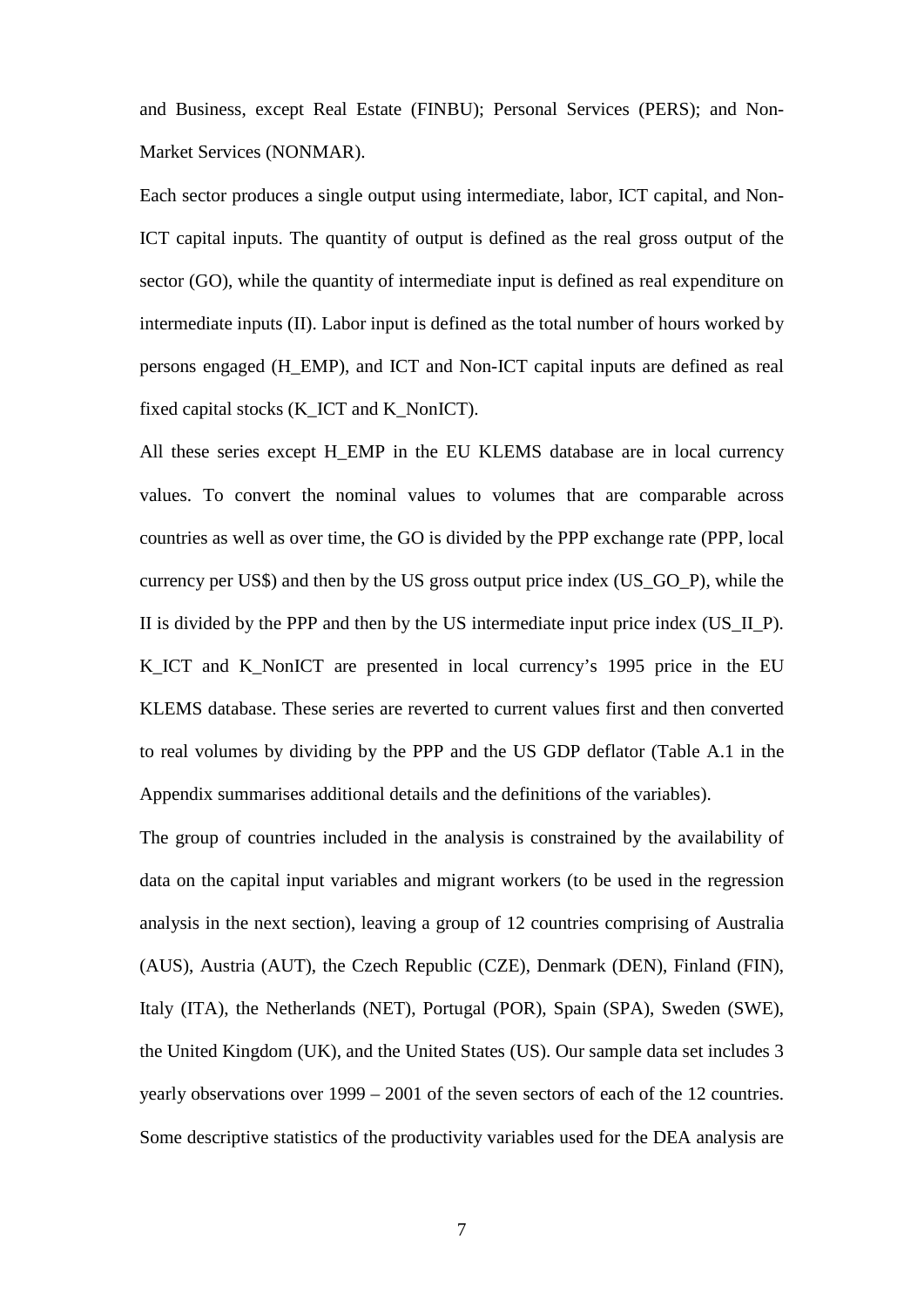presented in Table 1, while more detailed 3-year averages for individual sectors and

countries are in Table A.2.

|                       | ALL <sup>#</sup> | <b>ELECOM</b> | <b>MexElec</b> | <b>OtherG</b> | <b>DISTRB</b> | <b>FINBU</b> | <b>PERS</b> | <b>NONMAR</b> |
|-----------------------|------------------|---------------|----------------|---------------|---------------|--------------|-------------|---------------|
| Output                | US\$m (2000)     |               |                |               |               |              |             |               |
| average               | 2,209,050        | 171,689       | 503,968        | 225,519       | 352,556       | 348,051      | 140,156     | 463,164       |
| s.d.                  | 4,448,395        | 378,242       | 923,286        | 378,302       | 640,181       | 783,188      | 275,501     | 1,070,561     |
| C.V.                  | 2.01             | 2.20          | 1.83           | 1.68          | 1.82          | 2.25         | 1.97        | 2.31          |
| Intermediate Input    |                  |               |                |               |               |              |             | US\$m (2000)  |
| average               | 1,094,862        | 85,314        | 344,724        | 125,293       | 146,331       | 157,433      | 70,204      | 158,718       |
| s.d.                  | 2,065,207        | 177,936       | 608,808        | 192,444       | 233,465       | 337,324      | 139,037     | 378,188       |
| C.V.                  | 1.89             | 2.09          | 1.77           | 1.54          | 1.60          | 2.14         | 1.98        | 2.38          |
| Labour                |                  |               |                |               |               |              |             | million hours |
| average               | 38,088           | 1,449         | 5,479          | 4,457         | 7,696         | 5,870        | 4,183       | 8,953         |
| s.d.                  | 74,288           | 3,077         | 9,553          | 6,985         | 14,392        | 12,690       | 7,968       | 19,812        |
| C.V.                  | 1.95             | 2.12          | 1.74           | 1.57          | 1.87          | 2.16         | 1.91        | 2.21          |
| <b>ICT Capital</b>    |                  |               |                |               |               |              |             | US\$m (2000)  |
| average               | 255,727          | 59,381        | 25,213         | 11,084        | 44,495        | 76,283       | 7,619       | 31,652        |
| s.d.                  | 599,457          | 148,071       | 54,298         | 25,278        | 94,125        | 194,535      | 9,707       | 75,423        |
| C.V.                  | 2.34             | 2.49          | 2.15           | 2.28          | 2.12          | 2.55         | 1.27        | 2.38          |
| <b>NonICT Capital</b> |                  |               |                |               |               |              |             | US\$m (2000)  |
| average               | 3,321,193        | 105,247       | 258,833        | 354,330       | 283,481       | 321,231      | 100,247     | 1,901,339     |
| s.d.                  | 6,185,266        | 245,125       | 406,648        | 654,527       | 451,209       | 704,743      | 161,405     | 4,008,128     |
| C.V.                  | 1.86             | 2.33          | 1.57           | 1.85          | 1.59          | 2.19         | 1.61        | 2.11          |

**Table 1: Descriptive Statistics of the Data for DEA Analysis\***

\*: Averages of 12 countries. Each country's figures are averages over 3 years, 1999, 2000, and 2001. The largest and the smallest sectors are highlighted.

#: The figures for ALL sectors are slightly different from the sum of sectoral figures because price indices (GO\_P) used in the conversion of nominal values to real volumes are different from sector to sector. (Source of the raw data: EU KLEMS)

The relatively high coefficient of variation (c.v.) of real output for the whole economy, 2.01, reflects huge differences in the sizes of economies with the largest economy, that of the US, being more than 70 times that of Finland, the smallest in the group. With exceptions of Australia, Denmark and US, the largest sector of a country in terms of size of output is the Manufacturing (excluding Electrical) sector. For both Australia and Denmark, the largest sector is the Distribution sector, while for the US it is the Non-Market sector, which is not surprising as it includes defence (Table A.2). For all countries, the biggest user of intermediate input is the Manufacturing sector. When it comes to the use of labour, it is either the Distribution sector or the Non-Market sector for most countries. The input that has the highest variation in quantity across the countries is ICT-capital, with the coefficient of variation being greater than 2 for all sectors but the Personal Services sector. In most countries, the Finance &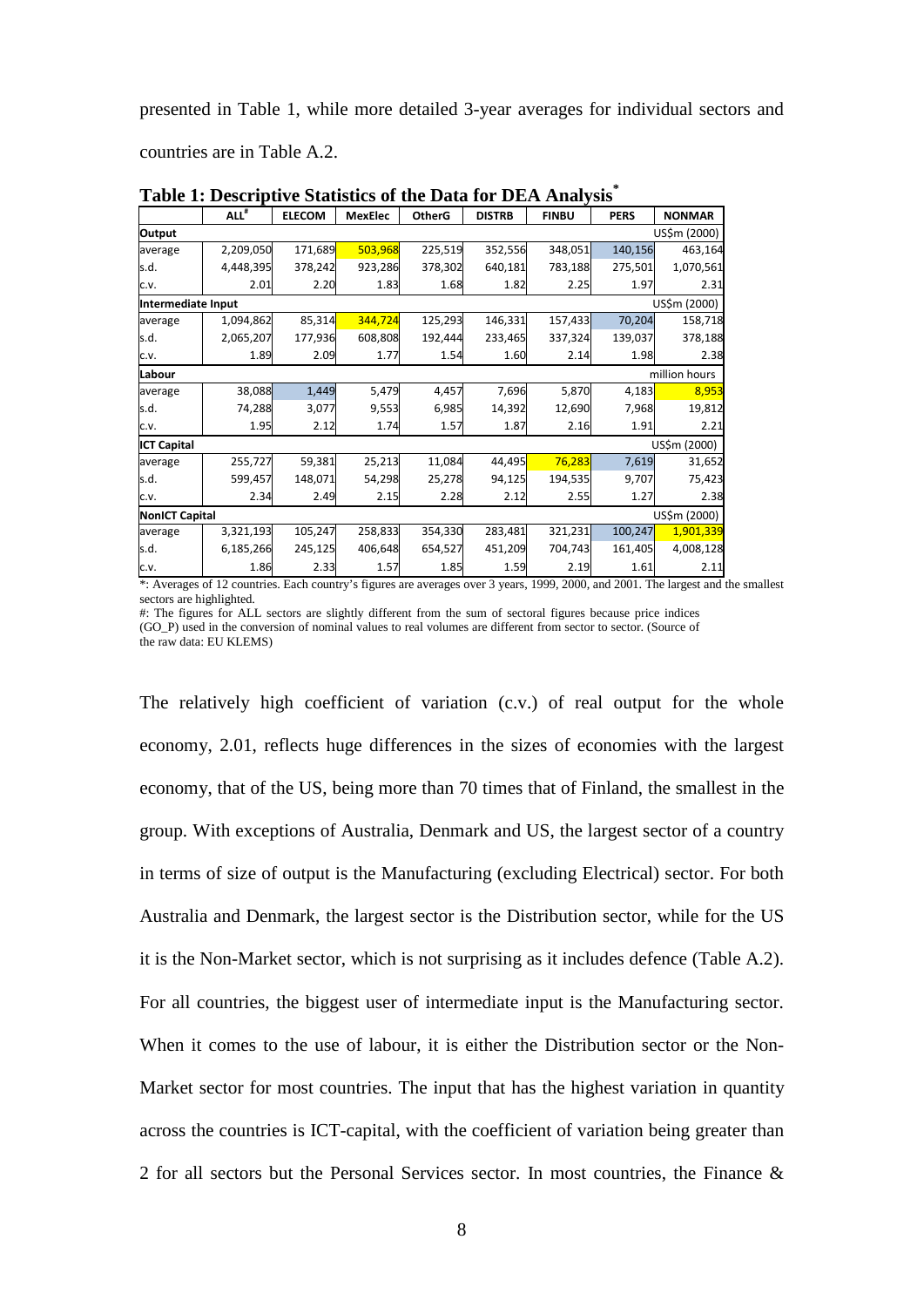Business and the Distribution sectors use the most ICT-capital, but in Austria, the Czech Republic and the UK it is the Electrical and Communications sector that does. Apart from the Non-Market services sector, the Other Production and the Distribution sectors have the largest Non-ICT capital stock in all countries but in Italy. In Italy, the Finance and Business Services sector has more Non-ICT capital stock than any other sectors including the Non-Market Services sector.<sup>8</sup>

Table 2 presents data on skilled migrant and native workers for each country. The observations were made only once in the year 2000. In the empirical analysis, to exploit the three-year span for which we have data, we will assume that the proportion of migrant workers during 1999-2001 remains unchanged relative to the 2000 level.

| Country    | <b>Skilled Foreigners/</b> | <b>Skilled Natives/ Total</b> | <b>Skilled Foreigners/</b> |
|------------|----------------------------|-------------------------------|----------------------------|
|            | <b>Total Foreigners</b>    | <b>Natives</b>                | <b>Total Skilled</b>       |
| <b>AUS</b> | 35.7%                      | 26.5%                         | 29.8%                      |
| <b>AUT</b> | 13.6%                      | 15.4%                         | 12.4%                      |
| <b>CZE</b> | 22.8%                      | 15.5%                         | 5.7%                       |
| <b>DEN</b> | 28.7%                      | 24.5%                         | 6.1%                       |
| <b>FIN</b> | 24.9%                      | 34.1%                         | 1.6%                       |
| <b>ITA</b> | 16.5%                      | 15.0%                         | 5.1%                       |
| <b>NET</b> | 25.3%                      | 24.7%                         | 8.5%                       |
| <b>POR</b> | 23.7%                      | 12.0%                         | 15.5%                      |
| <b>SPA</b> | 22.8%                      | 25.8%                         | 6.0%                       |
| <b>SWE</b> | 28.9%                      | 27.1%                         | 11.2%                      |
| <b>UK</b>  | 44.1%                      | 24.9%                         | 14.5%                      |
| US         | 31.9%                      | 34.9%                         | 12.3%                      |

**Table 2: Descriptive Statistics of the Immigrants Data** 

Source: STAN Database, OECD.

<span id="page-11-1"></span><span id="page-11-0"></span><u>.</u>

Skilled foreigners constitute about a quarter to a third of the stock of immigrant workers available in each of the twelve countries. The only exceptions are Austria, where they constitute 13.6% and Italy (16.5%). The highest proportions of skilled migrants are in English-speaking countries, topped by the UK, then Australia and the US, perhaps reflecting the language advantage of English, which is one of the most commonly spoken languages in the world, as these countries' official language. They are followed by the Nordic countries (Sweden, Finland, and Denmark), whose official

<sup>&</sup>lt;sup>8</sup> The capital stock for the Finance and Business Services sector in Italy is certainly an outlier, which could be a result of mis-measurement due to the complexity of the classification and measurement of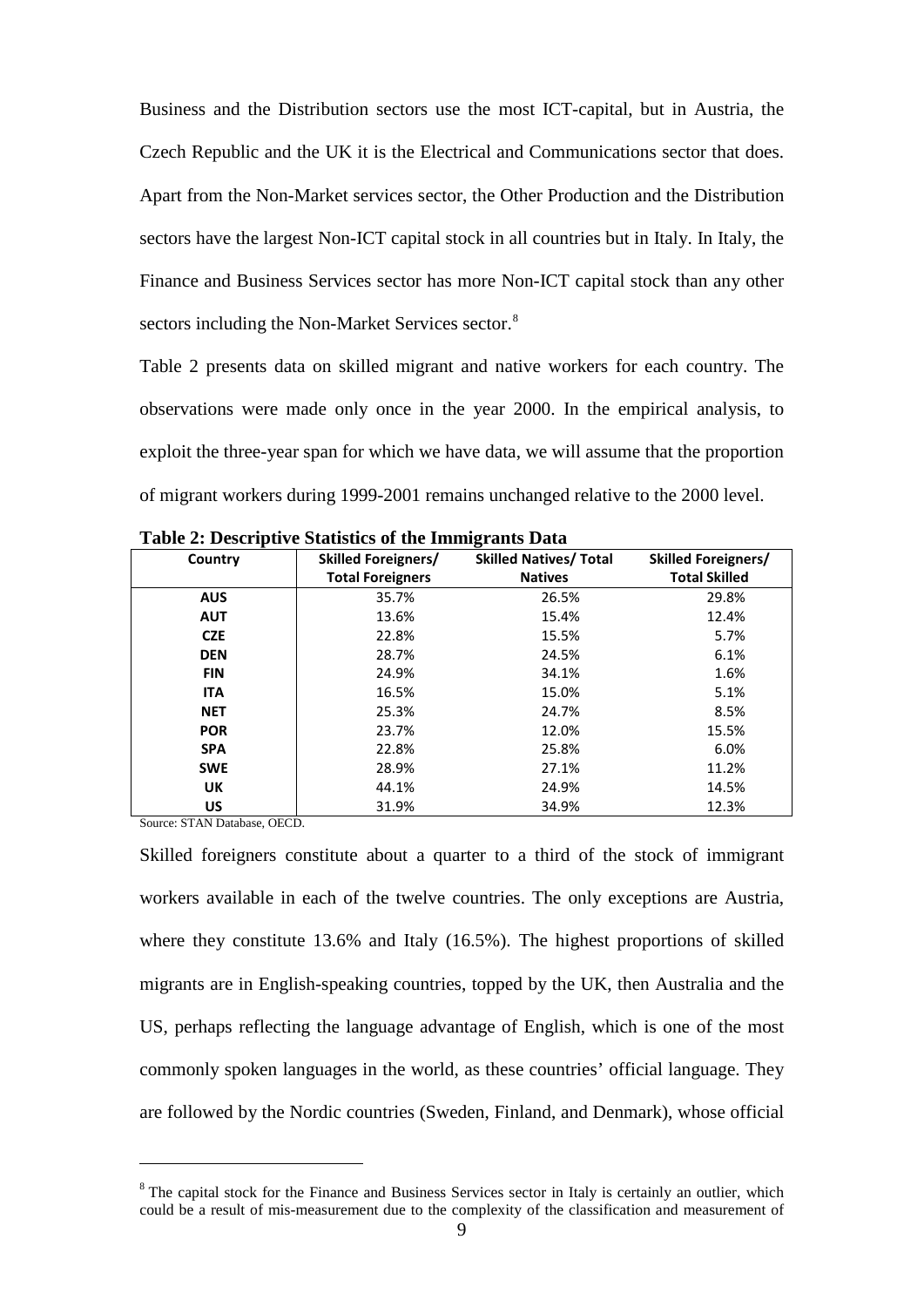languages are also similar and which have an established policy of openness to regional labour movements across them. The countries with the lowest proportion of skilled foreigners are traditional emigration countries, which have experienced net immigration flows only since the mid-1990s (Italy, Spain, Portugal, and the Czech Republic).

The proportion of skilled workers amongst immigrants tends to be higher than the corresponding proportion amongst natives, with the exception of Austria, Finland, Spain, and the US. Immigrants account for a third of the overall stock of skilled labour in the case of Australia – the only host country with an established skill-biased immigration policy. Austria, Sweden, Portugal, the UK, and the US have broadly similar skilled shares of immigrants in their skilled workforce (11%-15%). In contrast, immigrants account for only a relatively small fraction of the skilled workforce in Finland (the lowest, with only 1.6%), the Czech Republic, Italy, Spain, and Denmark (1%-5%). Table 3 presents the proportion of immigrants amongst skilled labour for each sector of the countries. The top left cell in the Table informs that immigrants account for 44.5% of skilled workers in Electrical Machinery, Post and Communication Services (Elecom) in Australia (AUS).

| Country    | <b>ELECOM</b> | <b>MexElec</b> | <b>OtherG</b> | <b>DISTRB</b> | <b>FINBU</b> | <b>PERS</b> | <b>NONMAR</b> |
|------------|---------------|----------------|---------------|---------------|--------------|-------------|---------------|
| <b>AUS</b> | 44.5%         | 38.0%          | 25.9%         | 36.6%         | 33.1%        | 31.3%       | 24.9%         |
| <b>AUT</b> | 15.5%         | 11.0%          | 6.9%          | 17.5%         | 14.5%        | 21.7%       | 9.7%          |
| <b>CZE</b> | 5.9%          | 5.8%           | 4.0%          | 10.7%         | 5.7%         | 9.2%        | 4.6%          |
| <b>DEN</b> | 8.1%          | 7.5%           | 5.4%          | 9.0%          | 7.2%         | 9.9%        | 4.7%          |
| <b>FIN</b> | 2.2%          | 1.5%           | 0.9%          | 1.8%          | 1.5%         | 2.1%        | 1.5%          |
| <b>ITA</b> |               |                | 7.7%          | 9.5%          | 2.8%         | 17.7%       | 3.6%          |
| <b>NET</b> | 12.1%         | 9.0%           | 6.1%          | 15.1%         | 8.0%         | 10.2%       | 7.3%          |
| <b>POR</b> | 15.7%         | 17.1%          | 25.0%         | 17.5%         | 14.7%        | 23.6%       | 13.8%         |
| <b>SPA</b> | 5.8%          | 5.4%           | 8.3%          | 6.3%          | 5.4%         | 15.5%       | 4.6%          |
| <b>SWE</b> | 15.2%         | 14.3%          | 8.5%          | 16.4%         | 11.1%        | 14.0%       | 9.8%          |
| UK         | 15.6%         | 11.1%          | 9.1%          | 17.8%         | 17.0%        | 17.6%       | 13.1%         |
| US         |               |                | 9.7%          | 14.2%         | 12.7%        | 14.6%       | 11.2%         |

**Table 3: Immigrants' Share of Skilled Labour in the Data Used**

Source: STAN Database, OECD.

<u>.</u>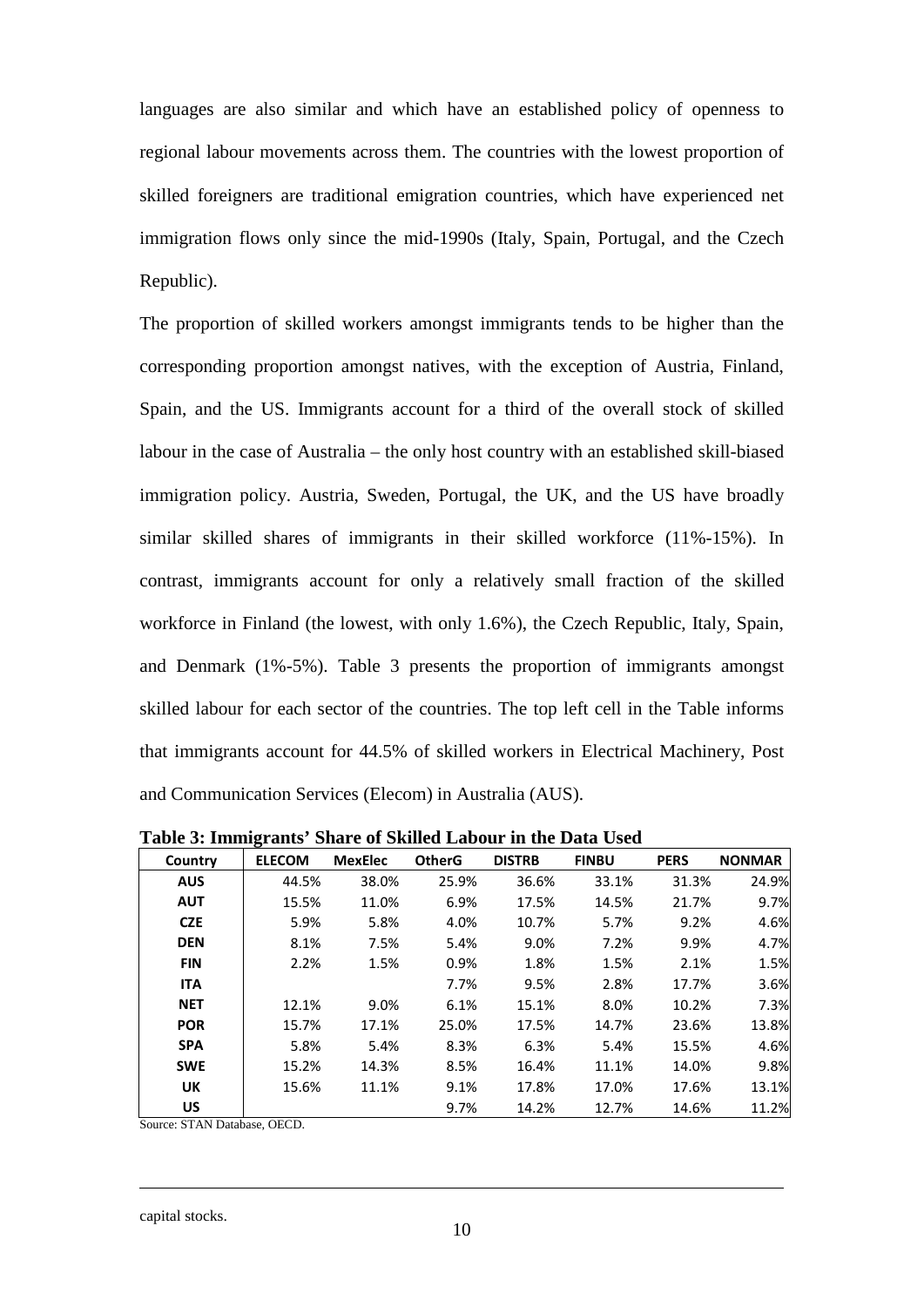In general, skilled immigrant workers concentrate in Distribution services and Manufacturing, especially in countries that traditionally import immigrant labour (e.g. English-speaking countries). In countries where immigration is more recent, skilled immigrants seem to find employment particularly in Personal Services (Austria, Italy, Portugal, Spain).

#### **4 Empirical Results**

The empirical analysis consists of two stages. First, we estimate each country-sector's productive efficiency. For the measurement of productive efficiency, each sector of a country in each year is treated as a single DMU whose performance is measured against a common technological frontier consisting of all sectors of all countries in all three years. Hence, there are 252 DMUs (7 sectors х 12 countries х 3 years) to form a frontier in a 5-dimensional space (one output plus four inputs).

Table 4 presents productive efficiency scores, defined by (2), averaged over the three years. The best performer in terms of the overall average score is the U.S. (0.925), followed by Austria (0.911). The U.S. has the highest score for the Distribution sector and the second highest scores for the Electrical & Communication sector, the Finance & Business sector, and the Personal Services sector. Austria does not have the highest score for any sector, but it performs well consistently across all sectors. Finland has the highest scores for the Electrical & Communication sector and the Finance  $\&$ Business sector, while the Netherlands, Portugal, Spain and Italy are the best performers in the Manufacturing, the Other Production, the Personal Services, and the Non-Market sectors respectively.

At the other end of the spectrum is the Czech Republic whose scores are the lowest for all sectors, ranging from 78% (NONMAR) to 95% (MexElec) of the next lowest scores within the corresponding sectors. These low efficiency scores are consistent with the input-output figures in Table A.2. In terms of output, the Czech Republic is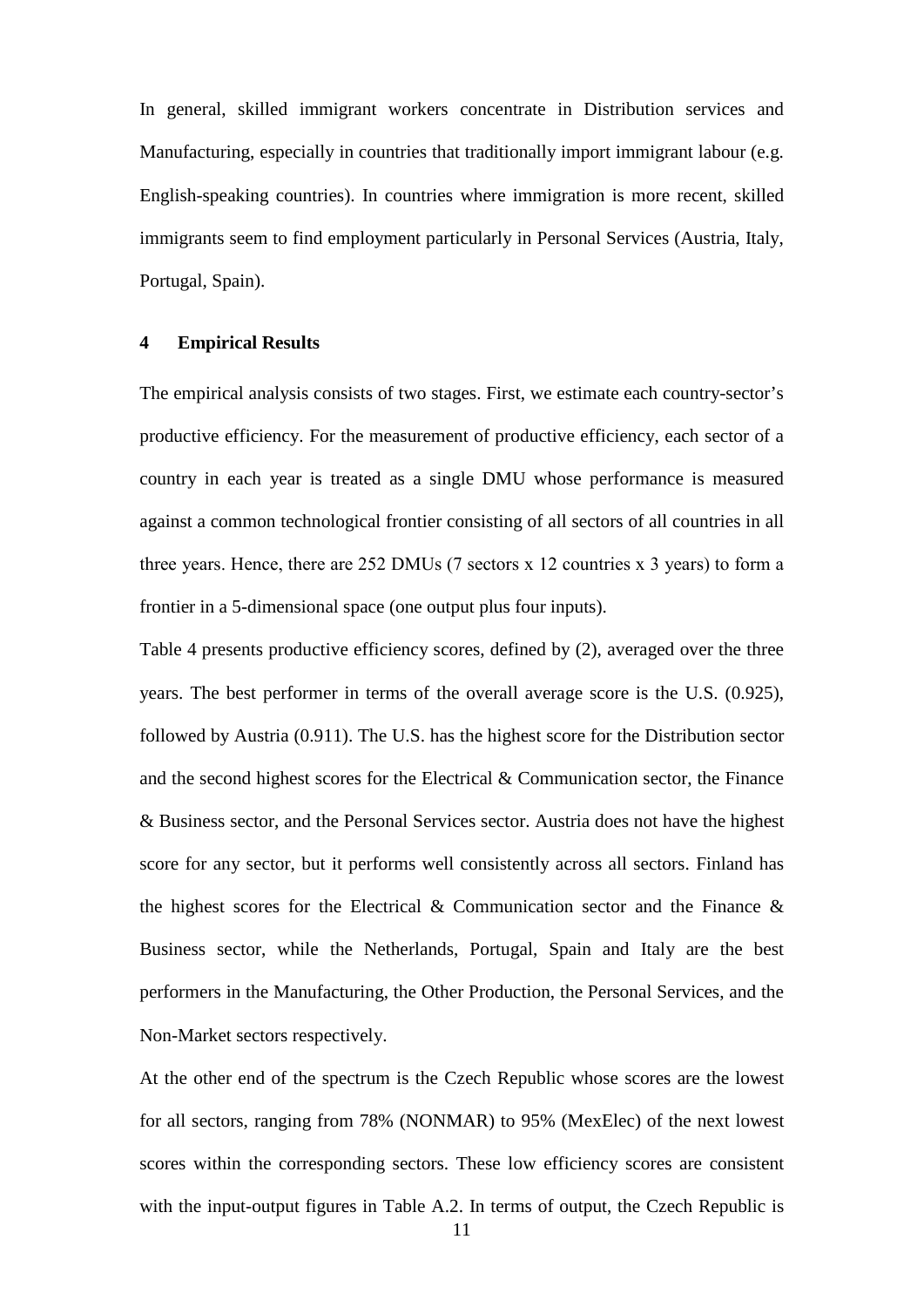the fourth smallest country after Finland, Denmark and Portugal. However, the country uses more intermediate, labour and ICT-capital inputs than five other countries, including Austria and Sweden who produce more outputs. This result is not surprising given that the Czech Republic is the only country in the group that is a former communist country, and hence might have had limited access to new technology and production systems.<sup>[9](#page-11-1)</sup>

Across sectors, the most efficiently operated sector is the Manufacturing sector (0.933), while the least efficient sector is the Non-Market Services sector (0.792). It appears natural that the Non-Market sector is the least efficient, but that the Electrical & Communication sector and the Finance & Business sector perform less efficiently than the Manufacturing sector is somewhat surprising. In fact, for some countries the Finance & Business sector is more efficient than the Manufacturing sector. However, the poor performance of the former relative to the latter in the Czech Republic, Italy, the Netherlands, Portugal and the UK drives the lower average score.

| Country    | <b>ELECOM</b> | <b>MexElec</b> | <b>OtherG</b> | <b>DISTRB</b> | <b>FINBU</b> | <b>PERS</b> | <b>NONMAR</b> | Average |
|------------|---------------|----------------|---------------|---------------|--------------|-------------|---------------|---------|
| <b>AUS</b> | 0.909         | 0.933          | 0.767         | 0.818         | 0.878        | 0.743       | 0.776         | 0.832   |
| <b>AUT</b> | 0.944         | 0.986          | 0.945         | 0.926         | 0.949        | 0.799       | 0.830         | 0.911   |
| <b>CZE</b> | 0.739         | 0.814          | 0.641         | 0.648         | 0.644        | 0.609       | 0.528         | 0.660   |
| <b>DEN</b> | 0.858         | 0.858          | 0.842         | 0.832         | 0.901        | 0.705       | 0.739         | 0.819   |
| <b>FIN</b> | 0.984         | 0.986          | 0.754         | 0.833         | 1.000        | 0.705       | 0.676         | 0.848   |
| <b>ITA</b> | 0.885         | 0.968          | 0.862         | 0.848         | 0.754        | 0.910       | 0.998         | 0.889   |
| <b>NET</b> | 0.876         | 0.990          | 0.902         | 0.971         | 0.863        | 0.857       | 0.853         | 0.902   |
| <b>POR</b> | 0.877         | 0.973          | 0.959         | 0.908         | 0.888        | 0.717       | 0.768         | 0.870   |
| <b>SPA</b> | 0.927         | 0.904          | 0.950         | 0.790         | 0.959        | 0.988       | 0.796         | 0.902   |
| <b>SWE</b> | 0.818         | 0.881          | 0.779         | 0.880         | 0.944        | 0.881       | 0.974         | 0.879   |
| UK         | 0.959         | 0.949          | 0.874         | 0.962         | 0.834        | 0.845       | 0.760         | 0.884   |
| <b>US</b>  | 0.983         | 0.956          | 0.760         | 0.993         | 0.994        | 0.987       | 0.805         | 0.925   |
| Average    | 0.897         | 0.933          | 0.836         | 0.867         | 0.884        | 0.812       | 0.792         | 0.860   |

**Table 4: Productive Efficiency Scores (average over three years)**

\* The highest and lowest scores are highlighted.

-

<span id="page-14-0"></span> $9<sup>9</sup>$  Despite of the Czech Republic's short history as a capitalist country, it is one of the 34 IMF-defined 'Advanced Economies' like the others in the sample. The group of 34 Advanced Economies, classified by the IMF, includes Australia, Austria, Belgium, Canada, Cyprus, Czech Republic, Denmark, Estonia, Finland, France, Germany, Greece, Hong Kong SAR, Iceland, Ireland, Israel, Italy, Japan, Korea, Luxembourg, Malta, Netherlands, New Zealand, Norway, Portugal, Singapore, Slovak Republic, Slovenia, Spain, Sweden, Switzerland, Taiwan Province of China, United Kingdom, and United States. Source: <http://www.imf.org/external/pubs/ft/weo/2011/02/weodata/weoselagr.aspx#a110> (22 September 2013)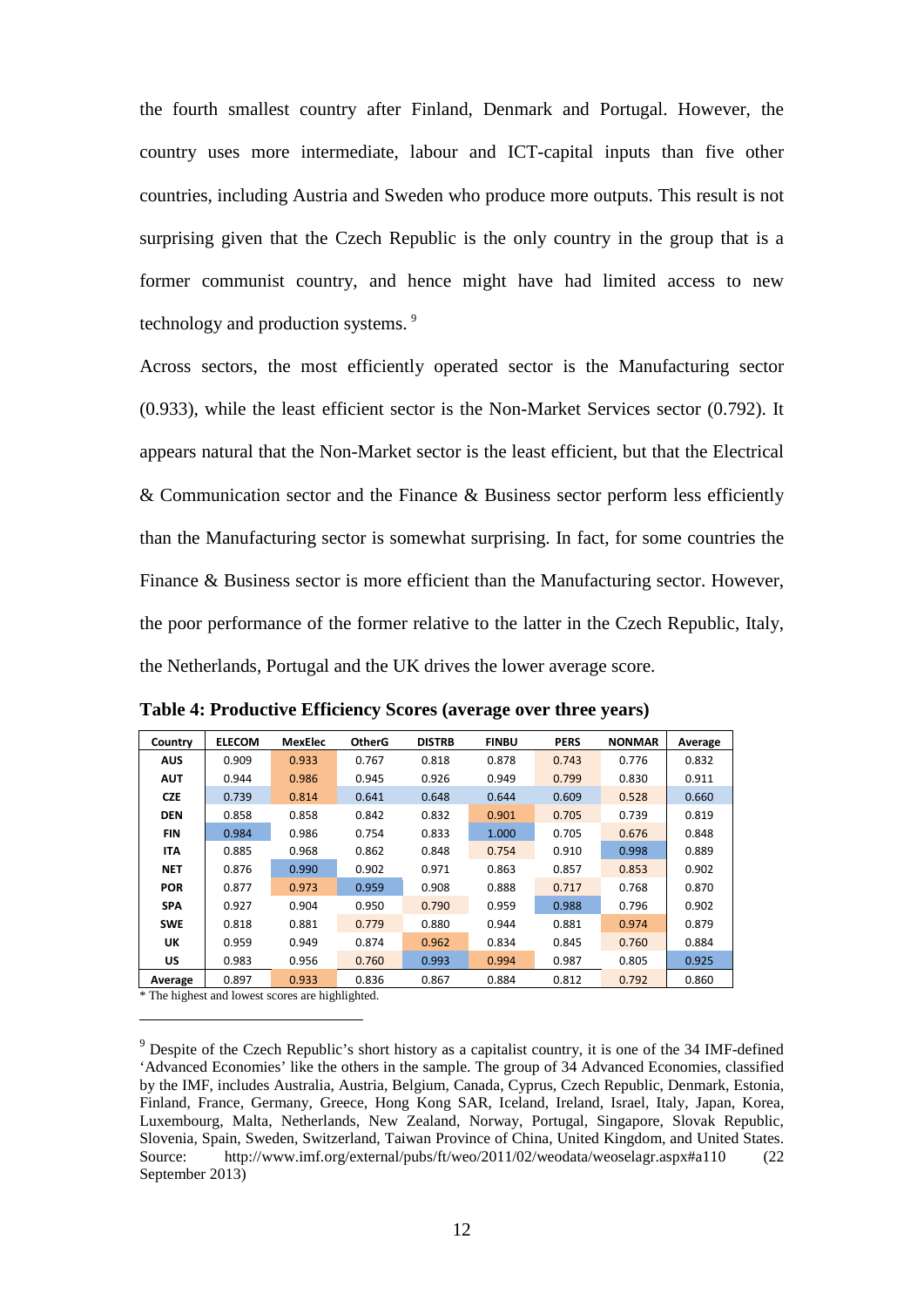In the second stage of the empirical analysis, we relate the estimate of productive efficiency to inputs, taking into account their qualities (this was not part of the measurement of productive efficiency, as the quality of an input is assumed to be the same for all sectors in all countries).

To analyze how the differences in the proportion of migrant workers in the labour force affect the productive efficiency given the other qualities of the inputs we apply the regression model formalized by:

$$
lnPE_{it} = \alpha + \gamma_1 DI_{it}FL_{it} + \dots + \gamma_7 D7_{it}FL_{it} + \beta_1 lnLW_{it} + \beta_2 lnKW_{it} + u_{it}
$$
 (4)

where:

- $Dk_{it} = 1$  for sector k and 0 otherwise (k = 1,..7),
- $FL_{it}$  = the proportion of migrant workers out of all high-skilled (or medium-tohigh skilled) workers (%),
- $LW_{it}$  = quality of all labour input measured by labour compensation per unit of labour,
- $KW_{it} =$  quality of all capital input measured by capital compensation per unit of capital stock,
- $ln(.)$  = the natural logarithm, and  $u_{it}$  is the random error term
- for  $i = 1,..,84$  (7 sectors for 12 countries), and  $t = 1999, 2000$  and 2001.

Of our main interest are whether the  $\gamma$  coefficients are significantly different from zero or not, and if significant what their signs are. If the composition of the labour force, apart from different skill levels as are represented by unit labour compensation, is important for productivity, then the  $\gamma$  coefficients will be significant. The effect could be in either direction. The β coefficients are the productivity elasticity with respect to the quality of labour and capital inputs.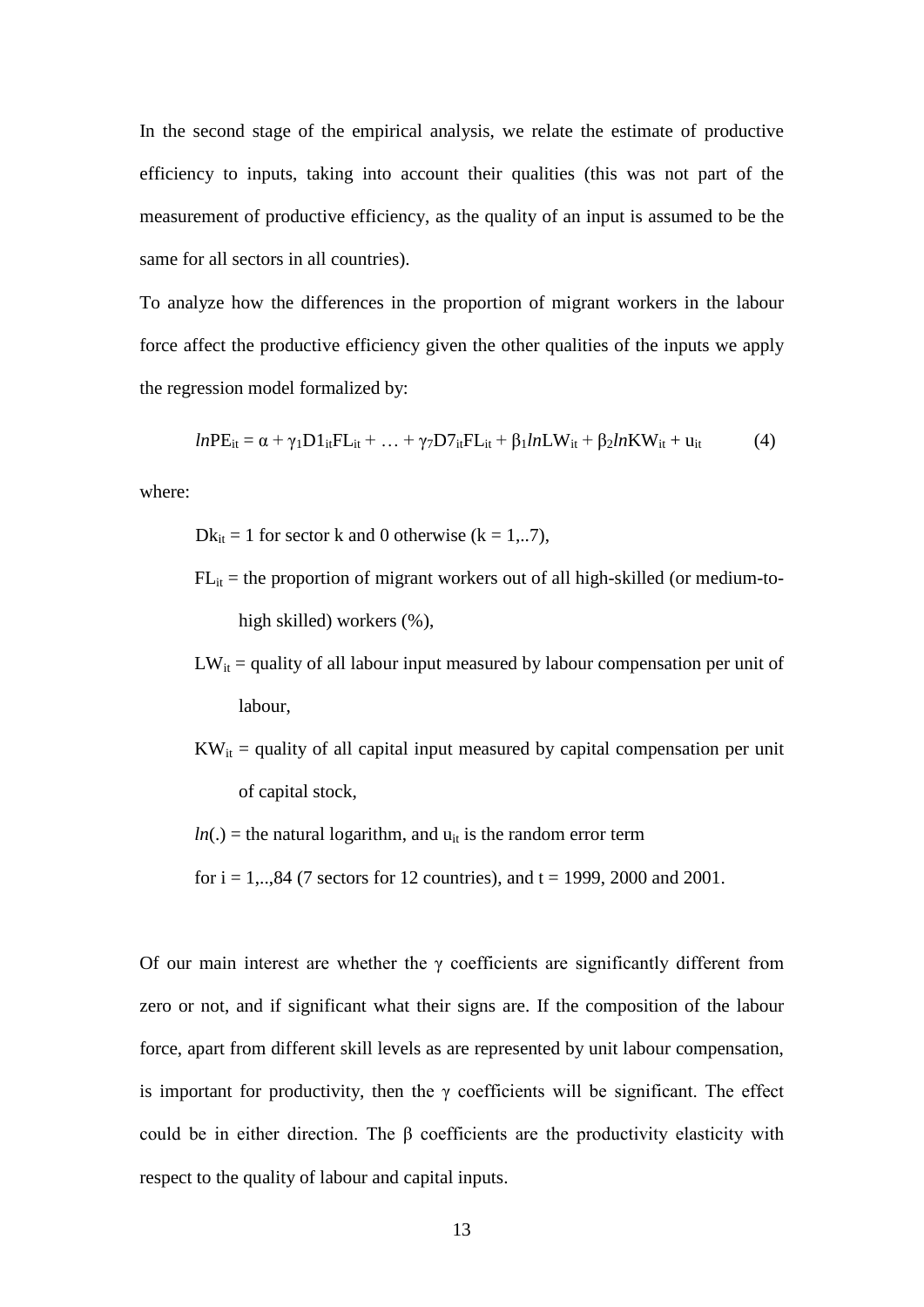A complication with the PE variable in a regression analysis is that it is censored at 1, and hence its log at 0, from above. To overcome this problem, the PE scores of 1 are recomputed after excluding the inputs and output of the corresponding DMU from the X and Y matrices in the DEA problem (3). This allows the PE scores for the DMU to be higher than 1 implying that the DMU is 'super-efficient'. This approach has a useful advantage over the popular Tobit-model approach in that the former enables discrimination of super-efficient DMUs while the latter does not, resulting in the estimates based on the former approach being more efficient.<sup>[10](#page-14-0)</sup>

The model was firstly estimated with sector dummy variables as well as their interaction with FL. However, their coefficients turned out to be jointly insignificant leading to the above model with their interactions with FL only.

Two versions of the model are estimated with two alternative definitions of FL – one as the proportion of migrant workers out of all high-skilled workers (Model 1) and the other as the proportion of migrant workers out of all medium-to-high skilled workers (Model 2). Both models had significant evidence of heteroscedasticity with the pvalues of the Breusch-Pagan tests being close to zero. Hence, the models are estimated with the feasible generalised least-squares (FGLS) method while assuming the following variance function.

$$
ln V(u_{it}) = \alpha_0 + \alpha_1 D1_{it}FL_{it} + ... + \alpha_7 D7_{it}FL_{it} + \alpha_8 lnLW_{it} + \alpha_9 lnKW_{it} + v_{it}
$$
(5)

Table 5 reports the FGLS estimation results with the standard errors and asymptotic p-values provided in parentheses and square brackets respectively.

The two sets of results are almost the same. The only significant differences are that the coefficients for  $FL_{OtherG}$  and  $FL_{NONMAR}$  become significant at 5% when the proportion of medium-to-high skilled migrant workers is used, and that the order of the sizes of the coefficients for FL<sub>OtherG</sub> and FL<sub>DISTRIB</sub> reverses. All the coefficients

-

<sup>&</sup>lt;sup>10</sup> This approach was introduced by Andersen and  $\mathbb P$  detersen (1993).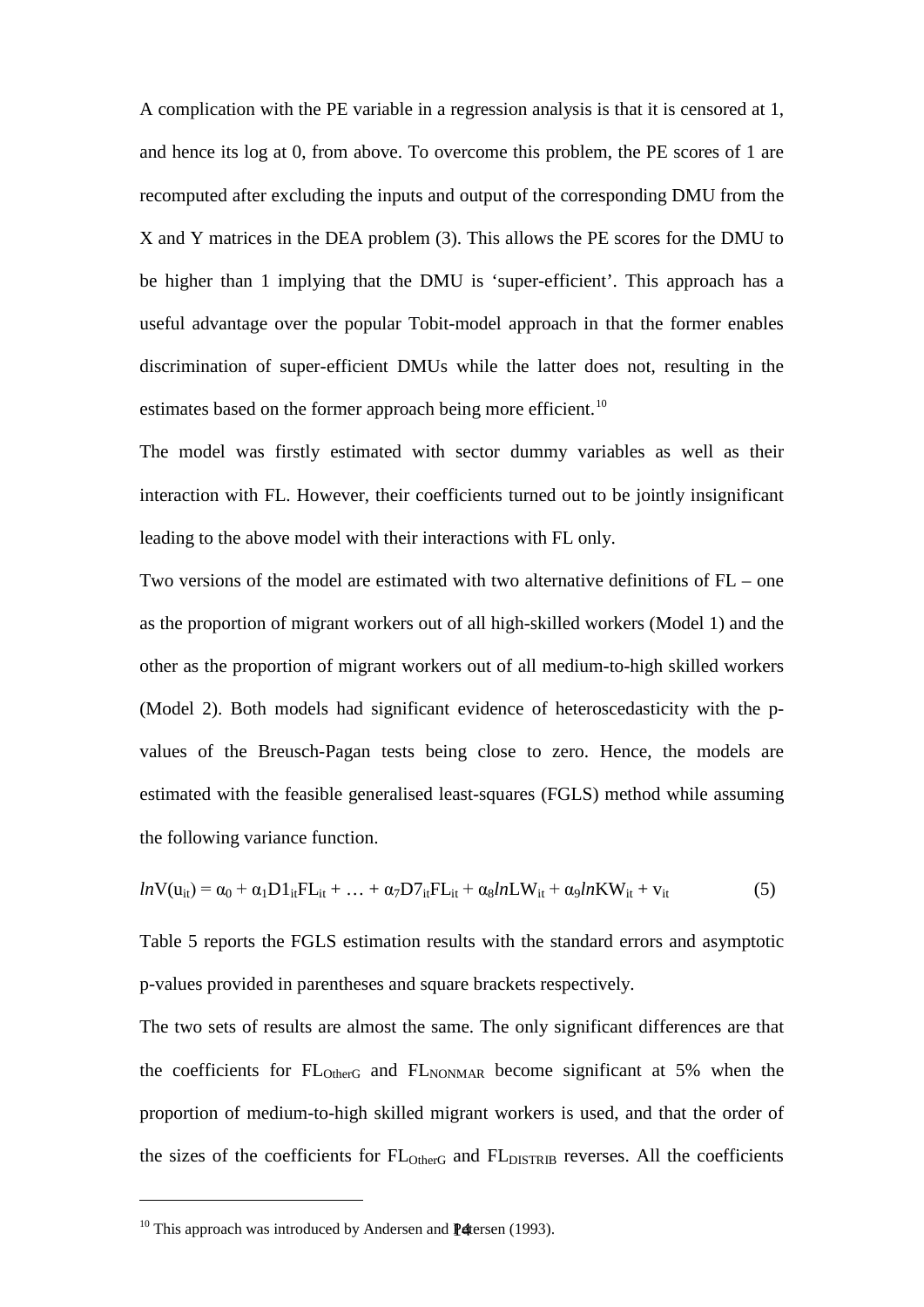except those for FL<sub>OtherG</sub> and FL<sub>NONMAR</sub> in Model 1 are significant at 5%. The null hypothesis that all γ coefficients are jointly equal to zero is strongly rejected by both models, implying that the proportion of skilled migrant workers is an important factor in determining productivity. The null hypothesis that all the  $\gamma$  coefficients are the same has also been strongly rejected, implying that the effect of migrant skilled workers on the productivity varies across sectors.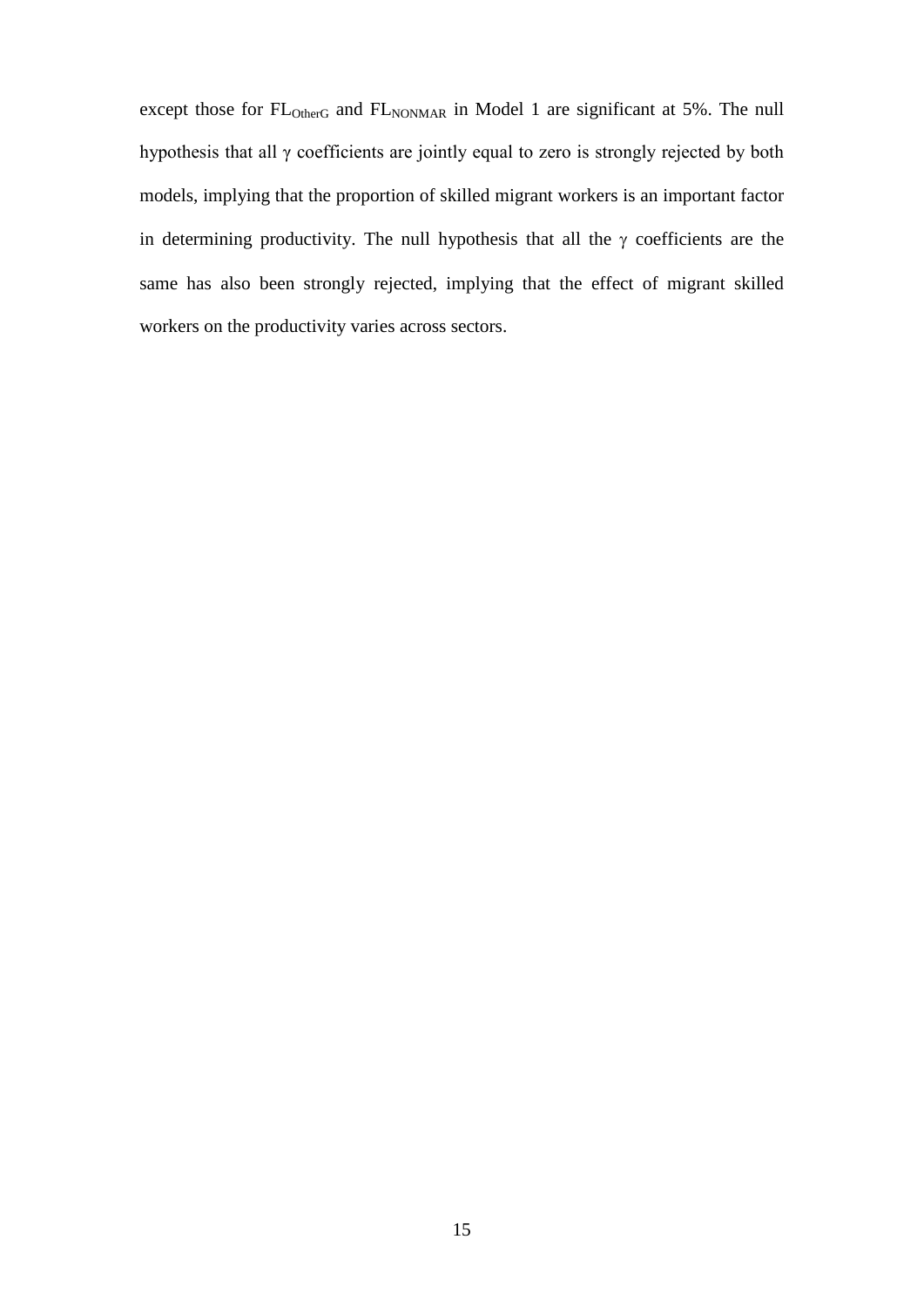|                                           | <b>Model 1:</b><br><b>High-Skilled</b> | Model 2:<br><b>Medium-to-High Skilled</b> |
|-------------------------------------------|----------------------------------------|-------------------------------------------|
| $\mathbf{FL}$                             |                                        |                                           |
| <b>ELECOM</b>                             | 0.0011                                 | 0.0015                                    |
|                                           | (0.0004)                               | (0.0006)                                  |
|                                           | $[0.012]^{4}$                          | [0.009]                                   |
|                                           |                                        |                                           |
| MexElec                                   | 0.0042                                 | 0.0054                                    |
|                                           | (0.0016)                               | (0.0019)                                  |
|                                           | [0.012]                                | [0.005]                                   |
|                                           |                                        |                                           |
| OtherG                                    | 0.0050                                 | 0.0060                                    |
|                                           | (0.0026)                               | (0.0026)                                  |
|                                           | [0.052]                                | [0.021]                                   |
|                                           |                                        |                                           |
| <b>DISTRB</b>                             | 0.0048                                 | 0.0088                                    |
|                                           | (0.0010)                               | (0.0016)                                  |
|                                           | [0.000]                                | [0.000]                                   |
|                                           |                                        |                                           |
| <b>FINBU</b>                              | $-0.0048$                              | $-0.0056$                                 |
|                                           | (0.0010)                               | (0.0011)                                  |
|                                           | [0.000]                                | [0.000]                                   |
|                                           |                                        |                                           |
| <b>PERS</b>                               | 0.0040                                 | 0.0054                                    |
|                                           | (0.0009)                               | (0.0011)                                  |
|                                           | [0.000]                                | [0.000]                                   |
|                                           |                                        |                                           |
| <b>NONMAR</b>                             | 0.0032                                 | 0.0049                                    |
|                                           | (0.0017)                               | (0.0020)                                  |
|                                           | [0.063]                                | [0.014]                                   |
| lnLW                                      | 0.2239                                 | 0.2299                                    |
|                                           | (0.0190)                               | (0.0187)                                  |
|                                           | [0.000]                                | [0.000]                                   |
|                                           |                                        |                                           |
| <i>ln</i> KW                              | 0.1336                                 | 0.1356                                    |
|                                           | (0.0079)                               | (0.0074)                                  |
|                                           | [0.000]                                | [0.000]                                   |
| Sample Size                               | $240^*$                                | 240                                       |
| Buse $R^2$                                | 0.696                                  | 0.722                                     |
| Chi-square (7) statistic for all $\gamma$ | 78.11                                  | 97.50                                     |
| coefficients = $0$                        | [0.000]                                | [0.000]                                   |
| Chi-square<br>(6)<br>statistic<br>for     | 71.74                                  | 93.44                                     |
| identical $\gamma$ coefficients           | [0.000]                                | [0.000]                                   |

#### **Table 5: FGLS Estimation Results**

#: Standard errors are in parentheses and asymptotic p-values are in square brackets.

\*: The 12 observations for ELECOM and MexElec of Italy and U.S. are excluded as data on migrant workers for those sectors are not available.

The proportion of skilled migrant workers has a positive effect on the productive efficiency for all sectors except the Finance & Business sector, where the effect is negative. This outcome reveals that skilled migrants contribute positively to their host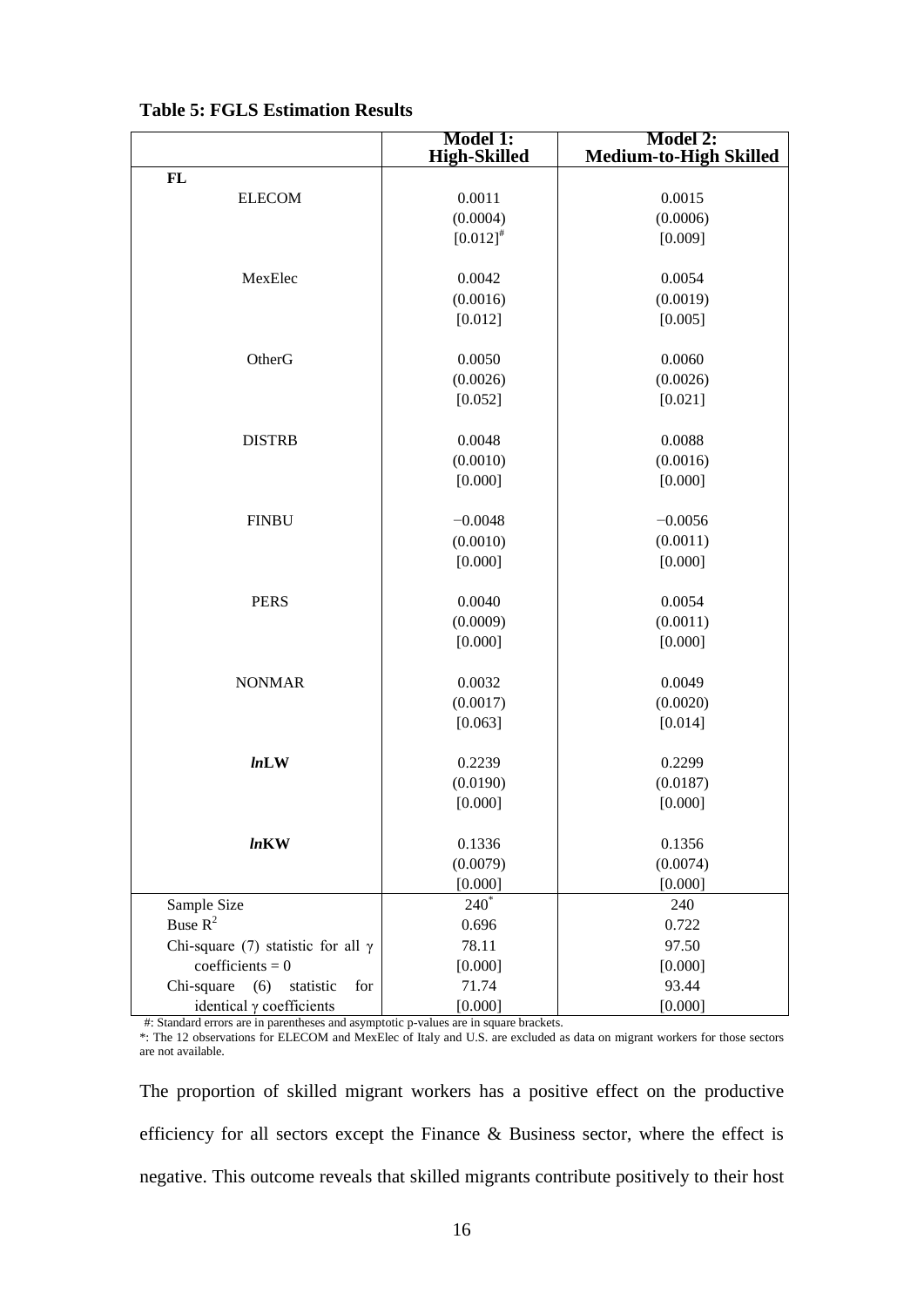countries' productive efficiency. The effect on the productivity of a one percentage point change in the proportion of medium-to-high skilled migrant workers (Model 2) is by far the largest for the Distribution sector (0.88%), while the effect of a change in the proportion of high-skilled migrant workers (Model 1) is the largest for the Other Production sector only by a small margin (0.50% versus 0.48%).

The γ-coefficient estimates for the Distribution sector in the two models imply that an increase in the proportion of high-skilled migrant workers by one percentage point leads to a 0.5% increase in the productivity, while an increase in the proportion of medium-to-high skilled migrant workers leads to a 0.88% increase, *ceteris paribus*.

The smallest positive effect occurs for the Electrical & Communication sector, where one percentage point increases in the proportions of high-skilled and medium-to-high skilled migrant workers lead to increases in productivity by 0.11% and 0.15% respectively. In contrast, an increase in the proportion of migrant workers out of skilled workers has a negative effect for the Finance & Business sector, where a one percentage point increase leads to 0.48% and 0.56% decreases in the productivity for Model 1 and Model 2 respectively.

To help understand the reasons for this opposite effect of migrant workers on productivity, Figure 1 presents the average values of some key figures about labour input in each sector.

17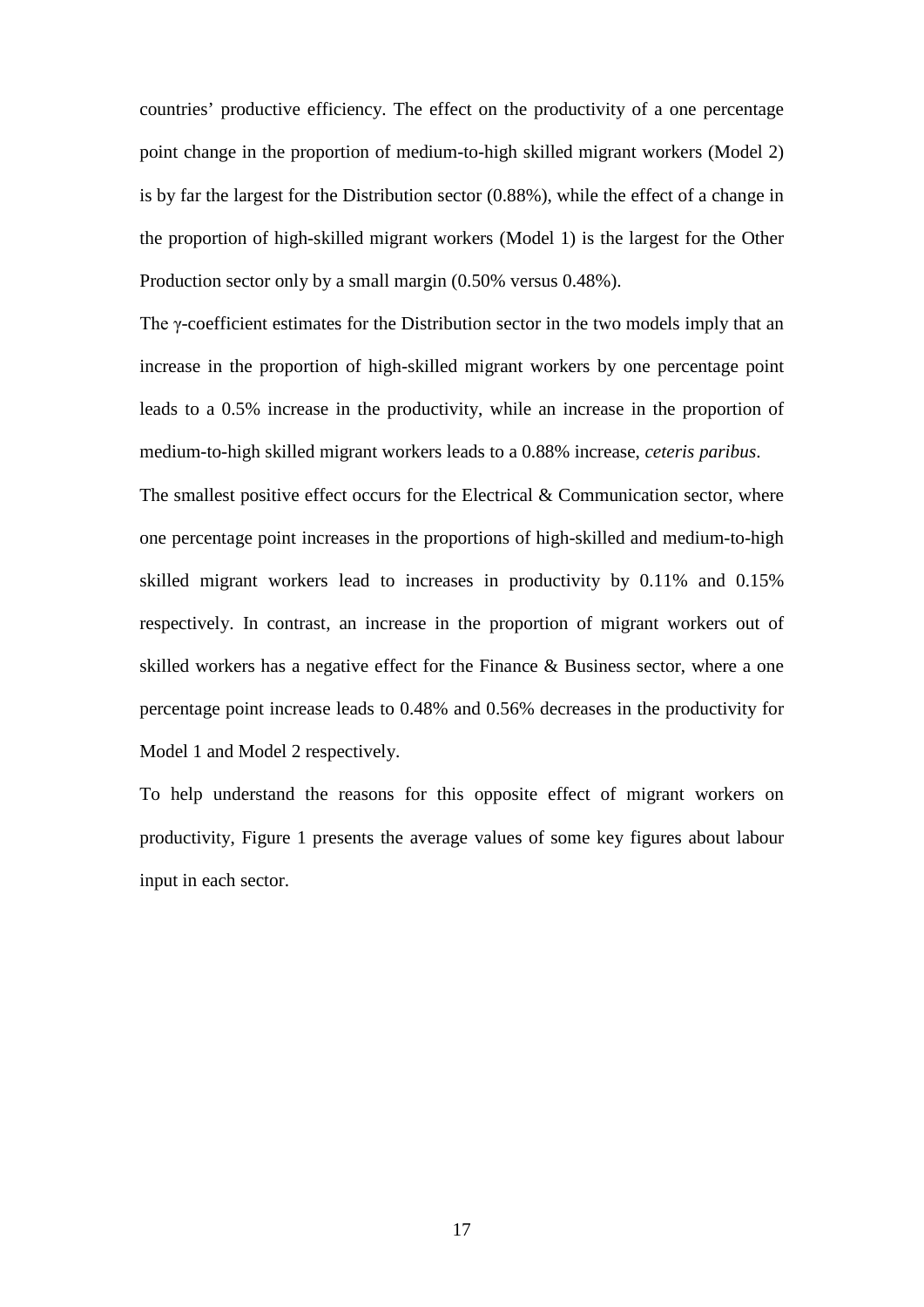

#### **Figure 1: Key Figures about Labour Input (sectoral averages)**

What makes the Finance & Business sector unique is that the elasticity of output with respect to (quality-unadjusted) labour input is the highest (0.263), implying that its labour force is the most productive among the sectors. This fact is reinforced by that it has the second highest proportion of high-skilled workers (0.297), only next to the Non-Market sector (0.315). It also has the second lowest labour intensity relative to ICT capital (0.105), suggesting high substitution elasticity of labour for capital and hence high productivity of labour. All these are consistent with labour compensation per unit that is the highest among sectors as it reflects the quality of labour input. The highest quality of capital input in the same sector, represented by its capital compensation, further enhances the productivity of its labour input.

On the other hand, the two sectors that have the largest  $\gamma$  coefficients, the Other-Production and Distribution sectors, do not seem to have many features in common. The Other Production sector has the highest labour intensity (1.498), but the Distribution sector has relatively low labour intensity (0.263). The Other Production

<sup>\*:</sup> The elasticity of output with respect to labour input, which is estimated as the coefficient for the log of labour input in a Cobb-Douglas production function. The eight production functions, one for each sector plus one for the whole economy, are estimated as an SUR model. \$: Scaled.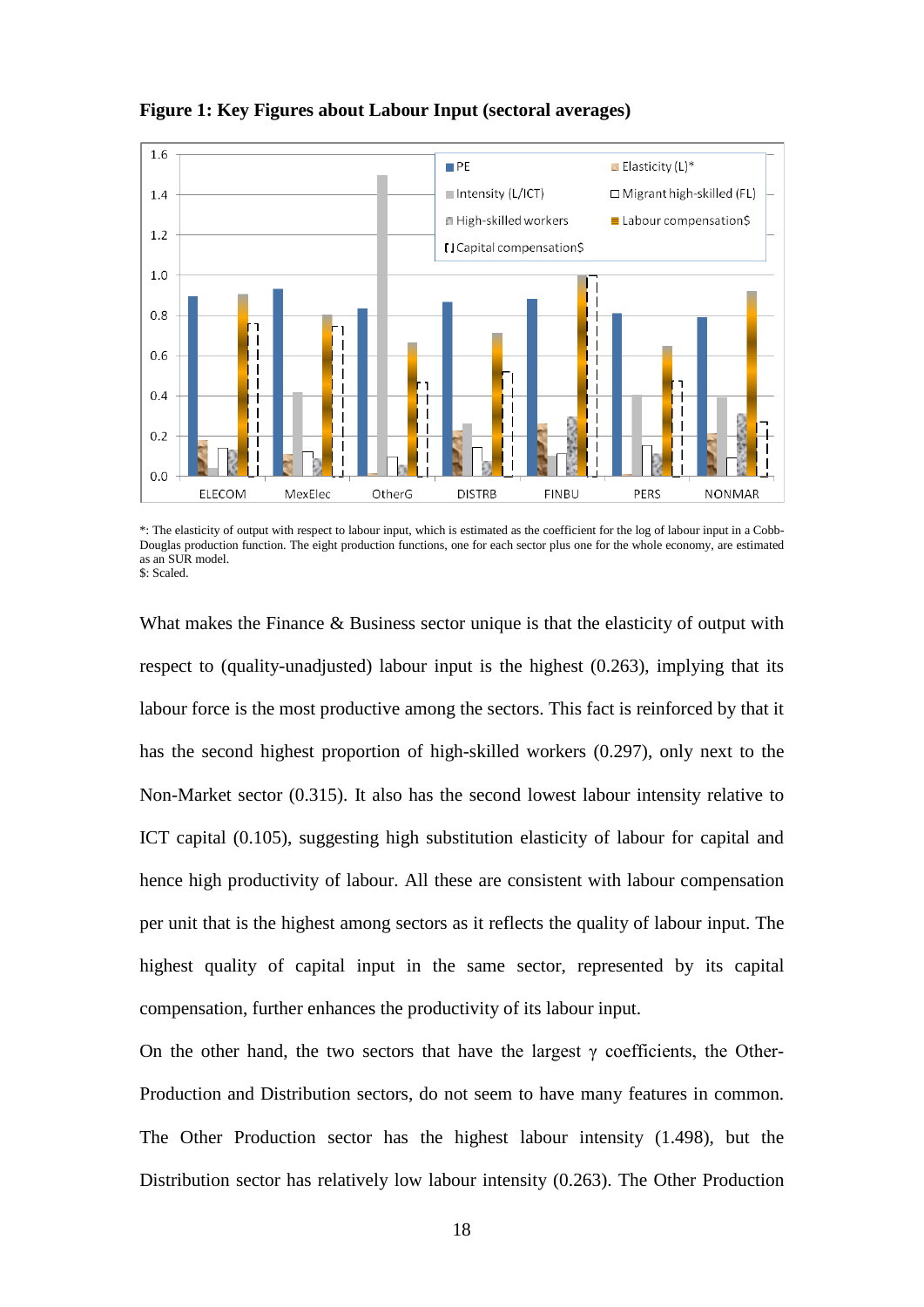sector has the second lowest labour elasticity (0.015), while the Distribution sector has the second highest (0.230). The only conspicuous features common in both sectors are that the proportions of high-skilled workers out of all workers are the lowest (0.057 and 0.079 for OtherG and DISTRB respectively) and consequently the lowest labour compensation levels except for the Personal Service sector.

A clear picture emerging from these analyses is that skilled migrant workers are more productive than average skilled workers in most sectors, where the lower the level of skill of general workers in the sector the higher the contribution of additional skilled migrant workers to improving the productivity. However, in the Finance  $\&$  Business sector, where the skill level of average worker is the highest among sectors, the skill level of average skilled migrant worker is lower than that of general average skilled worker, and hence the higher the proportion of migrant workers the lower the productivity.

There could be many reasons why migrant workers' skill level is not as high as the general skill level in the Finance & Business sector. One of the obvious reasons is that it includes industries where entrance is most competitive, resulting in the best workers ending up working in the industries. Another possible reason is that migrant workers' knowledge about the business environment and rules, including the language, may fall short of that of native skilled workers in a sector that is often characterised by cutthroat competition (e.g. Peri and Sparber, 2008; Chiswick and Taengnoi, 2007). Finally, the elasticity of productivity with respect to labour compensation is almost twice that with respect to capital compensation (0.22% versus 0.13%). It implies that, on average, enhancing the quality of labour input is much more effective than enhancing the quality of capital input in improving productive efficiency.

19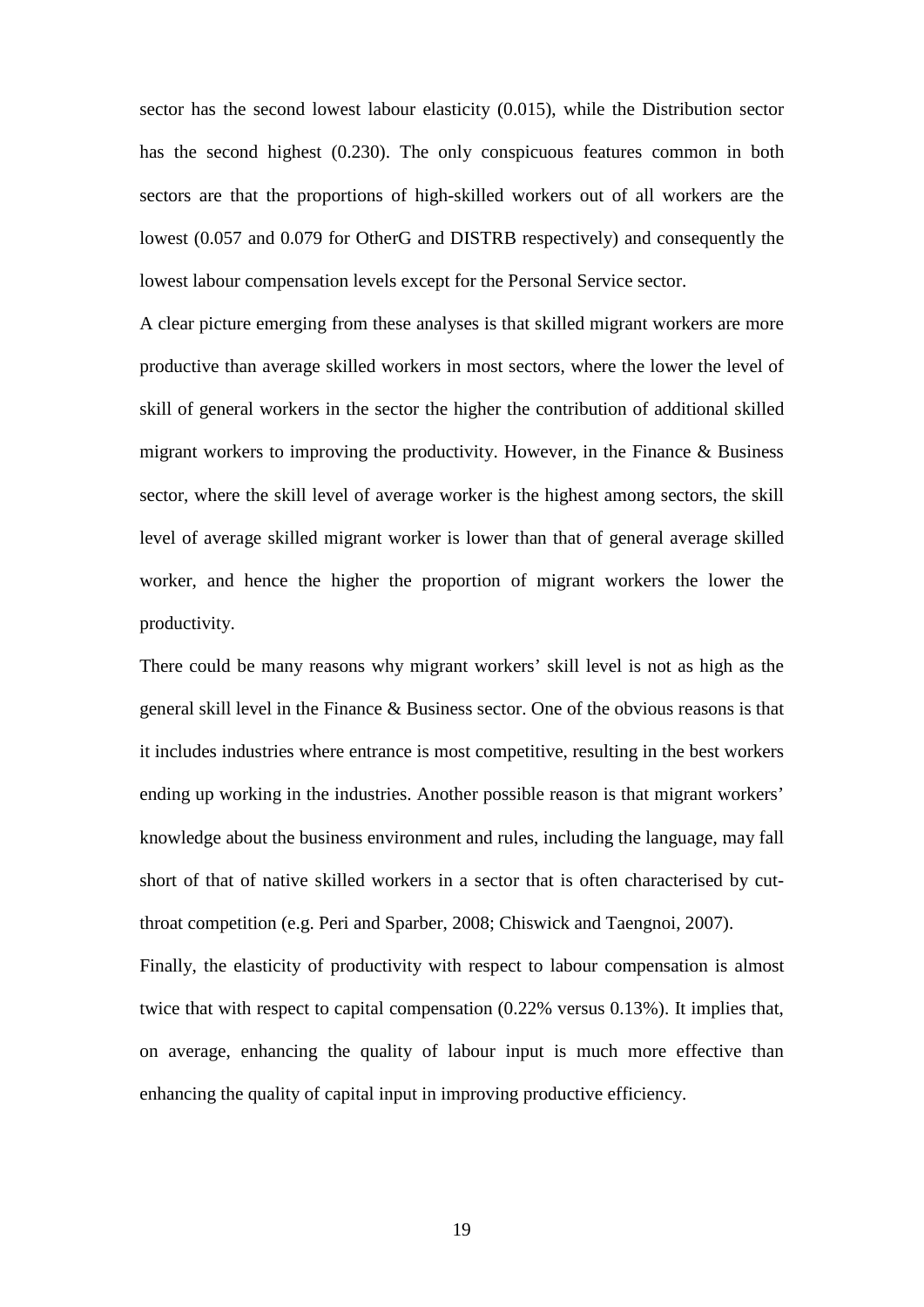#### **5 Conclusions and Implications for Policymakers**

The empirical results suggest that skilled migrants are both desirable and valuable in enhancing a host country's productive efficiency. Introducing a skill-biased immigration policy appears therefore justified on the basis that skilled migrants make a positive contribution to efficiency, and the result is statistically robust to changes in model specification.

It is however important to highlight that Australia, the only country with an explicit labour-market driven approach to migration, does not stand out as the host country where skilled immigrants make the largest contribution to efficiency, as the interaction variables combining skilled migrants with county dummies yield coefficients that are seldom statistically significant. Other relevant forces are therefore at play, first and foremost institutional differences amongst host countries.

Recent research has pointed out that the emphasis on skilled migration may contribute to the higher incidence of over-education in the host country's labour market. It has been estimated that about 40% of immigrants to Australia perform jobs that require a lower level of education than that possessed. Similar figures exist for domestic labour markets in Canada and New Zealand as well as the European Union. Immigration policy matters in selecting applicants but it is the labour market that determines the success of the immigration policy in place.

Our results support the side of the debate calling for a skill-biased approach to immigration policy, especially for countries where income inequalities do not act as a natural screening device (Roy, 1951; Borjas, 1987). However, issues about immigrants' social inclusion, participation, and success ultimately depend on how efficient a country's labour market is in granting access to opportunities and in rewarding the human capital supplied. A skill-biased immigration policy may contribute to the well-functioning of the domestic labour market, but it cannot per se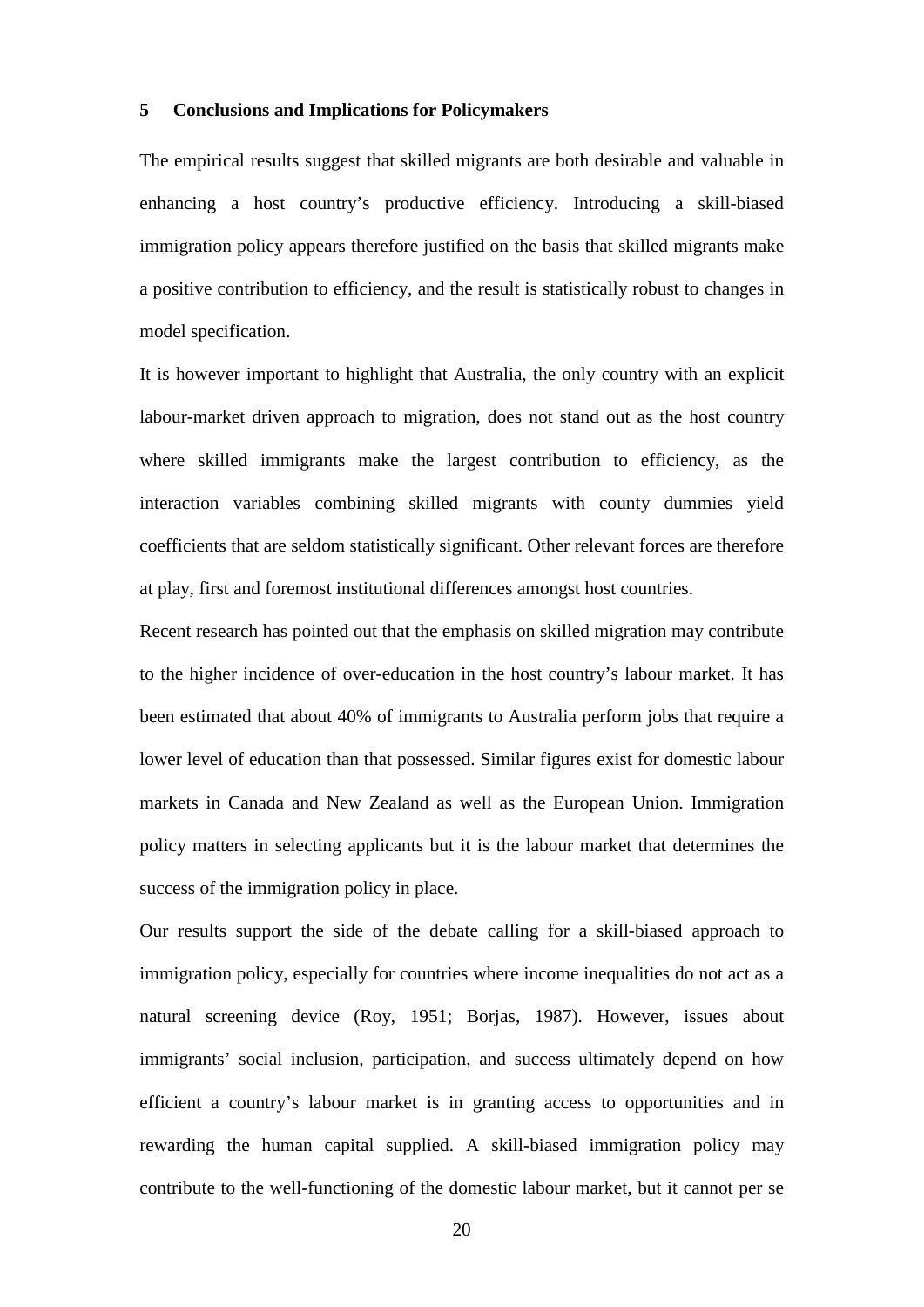solve issues connected with the most efficient utilisation of skilled labour and the resources available.

#### **References**

- Andersen, Per, and Niels Chritian Petersen. 1993. "A Procedure for Ranking Efficient Units in Data Envelopment Analysis." *Management Science* 39 (10): 1261- 1264.
- Antecol, H., D. A. Cobb-Clark, and S. J. Trejo. 2003. "Immigration Policy and the Skills of Immigrants to Australia, Canada, and the United States." *Journal of Human Resources* 38(1): 192-218.
- Beach, C. M., A. G. Green, and C. Worswick. 2007. "Impacts of the Point System and Immigration Policy Levers on Skill Characteristics of Canadian Immigrants." *Research in Labor Economics* 27: 349-401.
- Belot, M. V., and T. J. Hatton. 2012. "Immigrant Selection in the OECD." *The Scandinavian Journal of Economics* 114 (4): 1105-1128.
- Borjas, G. J. 1987. "Self-selection and the Earnings of Immigrants." *American Economic Review* 77: 531-553.
- Borjas, G. J. 1991. *Immigration policy, national origin, and immigrant skills: A comparison of Canada and the United States* (No. w3691). National Bureau of Economic Research.
- Charnes, A., W. W. Cooper, and E. Rhodes. 1978. "Measuring the Efficiency of Decision Making Units." *European Journal of Operational Research* 2 (6): 429−444.
- Chiswick, B. R., and S. Taengnoi. 2007. "Occupational Choice of High Skilled Immigrants in the United States." *International Migration* 45 (5): 3-34.
- Deprins, Dominique, Leopold Simar, and Henry Tulkens. 1984. "Measuring Labor-Efficiency in Post Offices." in *The Performance of Public Enterprises: Concepts and Measurement*, *Studies in Mathematical and Managerial Economics Series* 33, edited by M. Marchand, P. Pestieau, and H. Tulkens, 243−267. Amsterdam: North-Holland.
- Dolton, P., and A. Vignoles. 2000. "The incidence and effects of overeducation in the U.K. graduate labour market." *Economics of Education Review* 19: 179–198.
- Färe, Rolf, and Daniel Primont. 1995. *Multi-Output Production and Duality: Theory and Applications*. Boston: Kluwer Academic Publishers.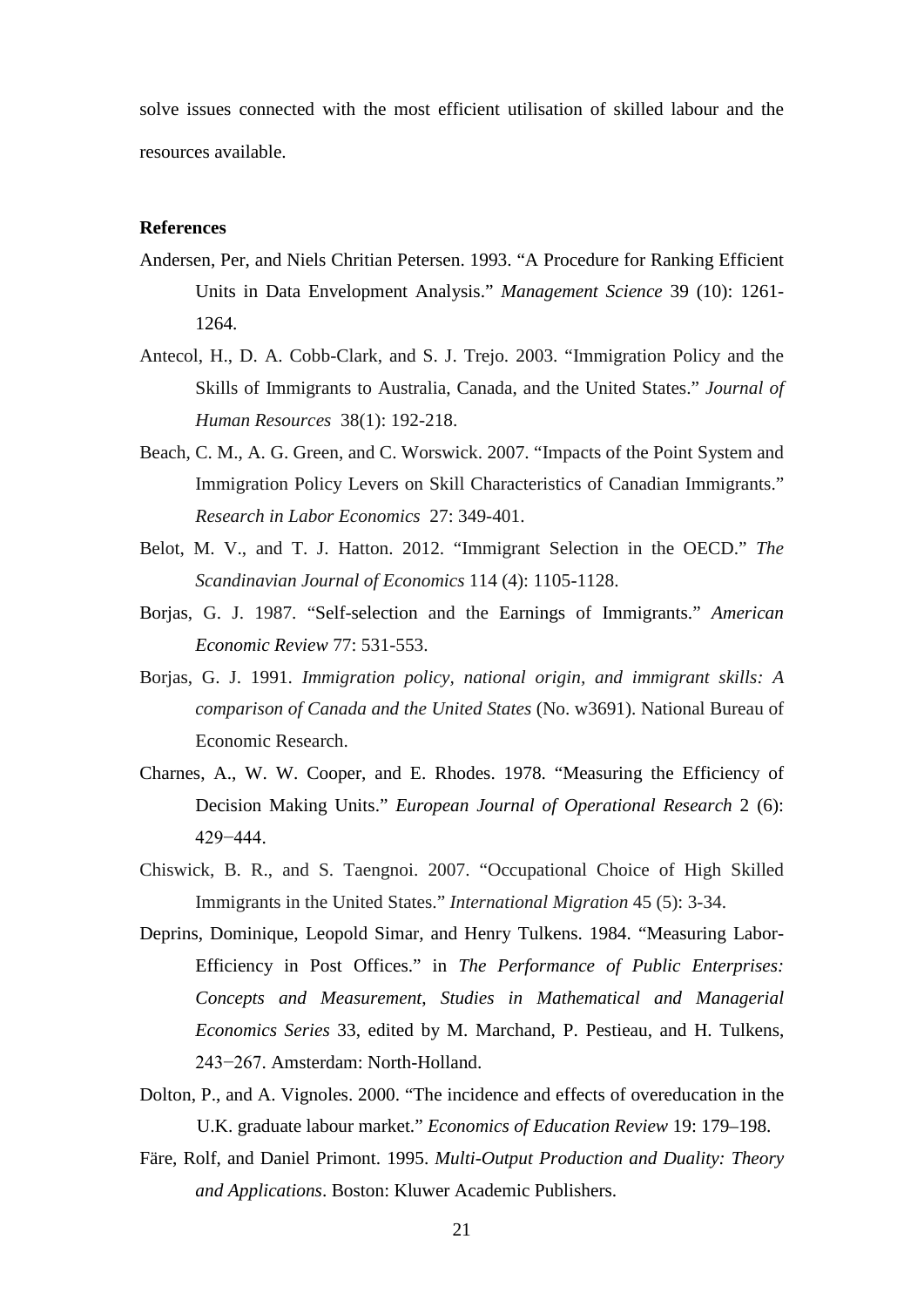- Farrell, M. J. 1957. "The Measurement of Productive Efficiency." *Journal of the Royal Statistical Society Series A* Volume 120 Part III: 253−281.
- Green, Alan G., and David A. Green. 1995. "Canadian Immigration Policy: The Effectiveness of the Point System and Other Instruments." *Canadian Journal of Economics* 28: 1006-1041.
- Huber, P., M. Landesmann, C. Robinson, and R. Stehrer. 2010. "Migrants' Skills and Productivity: a European Perspective." *National Institute Economic Review* 213 (1): R20-R34.
- Hunt, J., and M. Gauthier-Loiselle. 2008. "How Much Does Immigration Boost Innovation?" *National Bureau of Economic Research Working Papers* 14312.
- Kler, P. 2007. "A panel data investigation into overeducation among tertiary educated Australian immigrants." *Journal of Economic Studies* 34(3): 179–193.
- Inklaar, R., and M. Timmer. 2008. "GGDC Productivity Level Database: International Comparison of Output, Inputs and Productivity at the Industry Level." *EU KLEMS Working Paper Series* 40.
- Jorgenson, Dale W., and Marcel P. Timmer. 2011. "Structural Change in Advanced Nations: A New Set of Stylized Facts." *Scandinavian Journal of Economics* 113 (1): 1−29.
- Kangasniemi, M., M. Mas, C. Robinson, and L. Serrano. 2012. "The Economic Impact of Migration: Productivity Analysis for Spain and the UK." *Journal of Productivity Analysis* 38: 333−343.
- Lewis, E. 2011. "Immigration, Skill Mix and the Capital-Skill Complementarity." *Quarterly Journal of Economics* 126(2): 1029-1069.
- Miller, P. W. 1999. "Immigration Policy and Immigrant Quality: The Australian Points System." *American Economic Review* 89 (2): 192-197.
- Paserman, M.D. 2013. "Do High-Skill Immigrants Raise Productivity? Evidence from Israeli Manufacturing Firms, 1990-1999." *IZA Journal of Migration* 2:6.
- Peri, G., and C. Sparber. 2008. "Task Specialisation, Immigration and Wages." *Centro Studi Luca d'Agliano Development Studies Working Paper* 252.
- Roy, A. D. 1951. "Some Thoughts on the Distribution of Earnings." *Oxford Economic Papers* 3(2): 135-146.
- Timmer, M., T. van Moergastel, E. Stuivenwold, G. Ypma, M. O'Mahony, and M. Kangasniemi. 2007. *EU KLEMS Growth and Productivity Accounts, Version 1.0, Part I Methodology*. EU KLEMS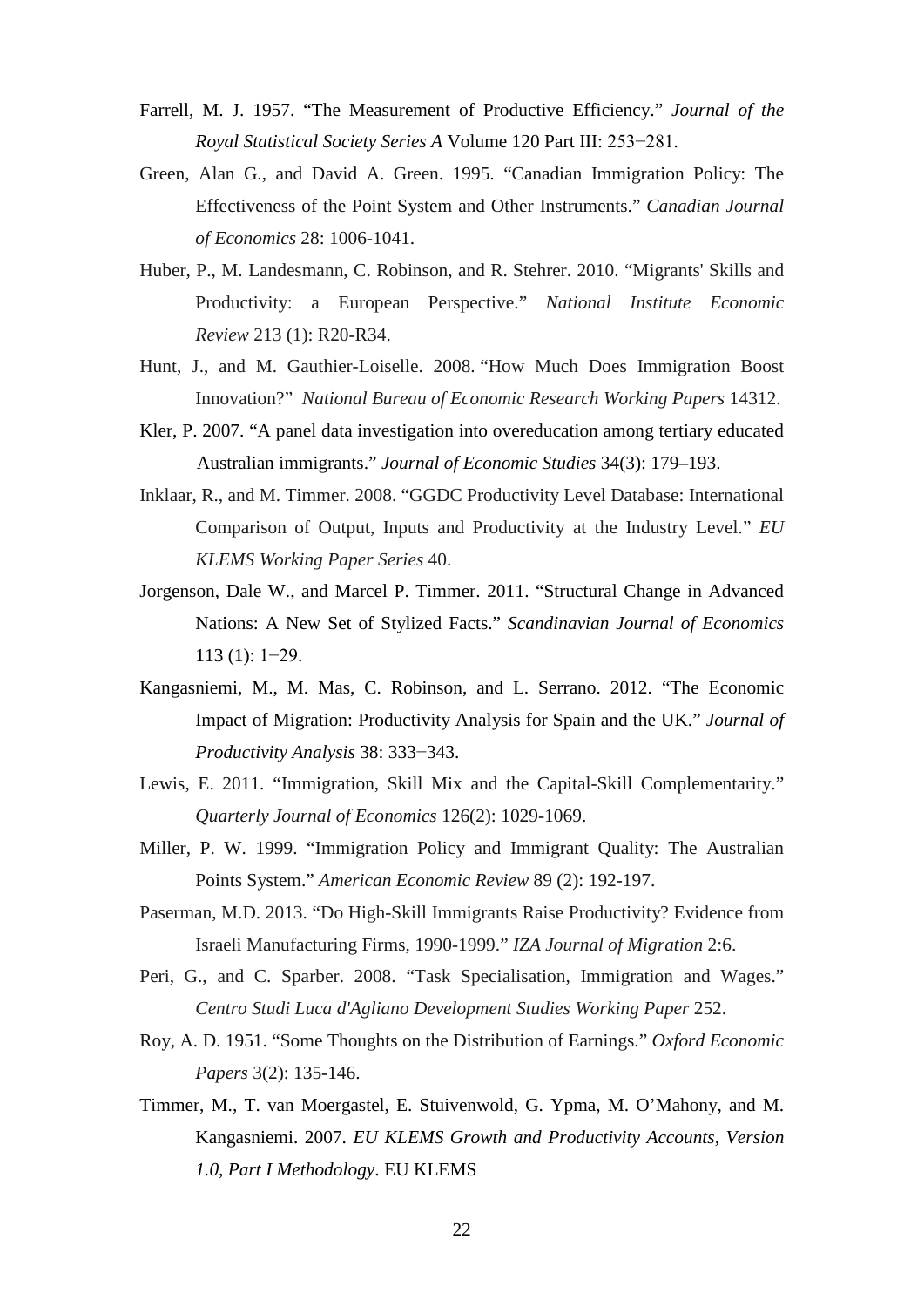- Winkelmann, R. 1999. "Immigration: The New Zealand Experience." *IZA Discussion Paper Series* No. 61.
- Zimmermann, K., T. K. Bauer, and M. Lofstrom. 2000. "Immigration Policy, Assimilation of Immigrants and Natives' Sentiments towards Immigrants: Evidence from 12 OECD-Countries." *IZA Discussion Paper series* No. 187.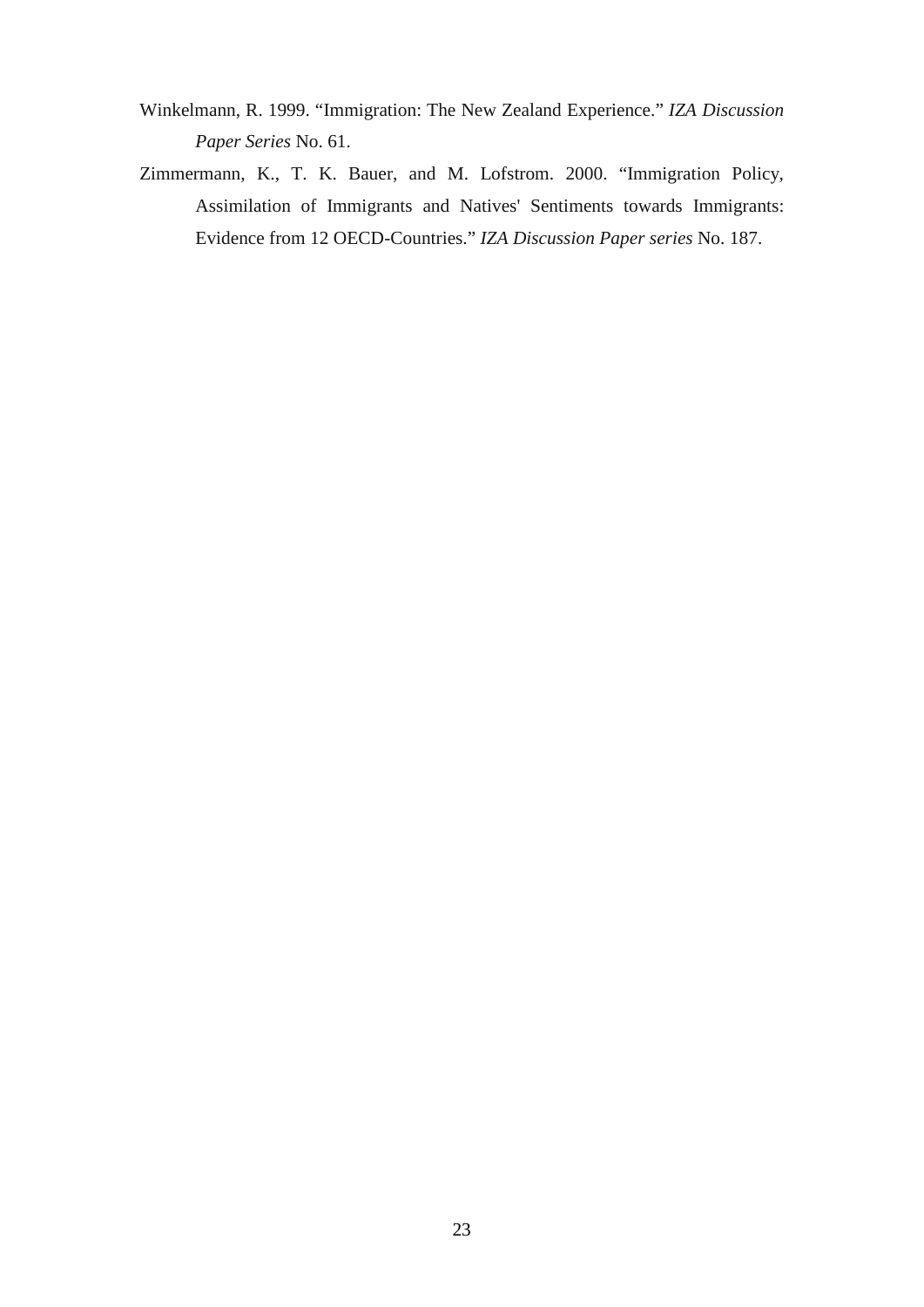### **Table A.1: Definitions of the Variables and Sources of Data**

| <b>Variables for Productivity Measurement</b> |                       |                 |                                                            |                           |                     |                                                                                                                                                                                                                                                                                                                                                                                                                                                                                                                                                                                                                                                                                                                                                                                                                                                                                                                              |  |  |
|-----------------------------------------------|-----------------------|-----------------|------------------------------------------------------------|---------------------------|---------------------|------------------------------------------------------------------------------------------------------------------------------------------------------------------------------------------------------------------------------------------------------------------------------------------------------------------------------------------------------------------------------------------------------------------------------------------------------------------------------------------------------------------------------------------------------------------------------------------------------------------------------------------------------------------------------------------------------------------------------------------------------------------------------------------------------------------------------------------------------------------------------------------------------------------------------|--|--|
|                                               | Unit of               |                 | <b>Raw Series</b>                                          |                           |                     |                                                                                                                                                                                                                                                                                                                                                                                                                                                                                                                                                                                                                                                                                                                                                                                                                                                                                                                              |  |  |
| Variable                                      | Variable              | Code            | <b>Description</b>                                         | <b>Unit</b>               | Source <sup>1</sup> | Comment                                                                                                                                                                                                                                                                                                                                                                                                                                                                                                                                                                                                                                                                                                                                                                                                                                                                                                                      |  |  |
| Output                                        | volumn in<br>millions | GO              | Gross output at current<br>basic prices                    | \$M                       | output 091 alt      | Converted to the real volumn by dividing<br>by US GO P & PPP.                                                                                                                                                                                                                                                                                                                                                                                                                                                                                                                                                                                                                                                                                                                                                                                                                                                                |  |  |
| Intermediate Input                            | volumn in<br>millions | $\mathbf{I}$    | Intermediate inputs at<br>purchasers'<br>current<br>prices | \$M                       | output 091 alt      | Converted to the real volumn by dividing<br>by US II P & PPP                                                                                                                                                                                                                                                                                                                                                                                                                                                                                                                                                                                                                                                                                                                                                                                                                                                                 |  |  |
| Labour                                        | million<br>hours      | H EMP           | Total hours worked by<br>persons engaged                   | million<br>hours          | output 091 alt      |                                                                                                                                                                                                                                                                                                                                                                                                                                                                                                                                                                                                                                                                                                                                                                                                                                                                                                                              |  |  |
| <b>ICT Capital</b>                            | volumn in<br>millions | K ICT           | ICT assets (real fixed<br>capital stock)                   | millions in<br>1995 price | capital 091         | As for the above case, it should be<br>divided by PPP to make it comparable<br>across countries. However, PPP is based<br>on the current price not on real price.<br>Hence, it should be reverted to the<br>current value before dividing it by PPP<br>and US GDP deflator. Note that K ICT[t]<br>is the current value of ICT assets, CV[t],<br>divided by the 1995-base price index in<br>period t, 95P[t]. Let P[t] be the available<br>price index with a base period 0, namely<br>$P[t] = 95P[t]/95P[0]$ . Then, CV[t]<br>$\mathbf{r}$<br>$\{CV[t]/95[t]\}$ *95 $[t] = K$ ICT $[t]$ *95P $[t] =$<br>K ICT[t]*P[t]*95P[0]<br>K $ CT[t]*P[t]*(P[0]/P[95])$<br>K ICT[t]*P[t]/P[95]. This would<br>be<br>necessary only if $95 \neq 0$ , and if the 1995-<br>base price index is still used for a<br>country, simply $K_CCT[t]*P[t]*95P[0] =$<br>K ICT[t]*95P[t]*95P[95]<br>$=$<br>K $ CT[t]*95P[t]*1 = K \,  CT[t]*95P[t].$ |  |  |
| <b>NonICT Capital</b>                         | volumn in<br>millions | <b>K NonICT</b> | Non-ICT<br>assets<br>(real)<br>fixed capital stock)        | millions in<br>1995 price | capital 091         | as above                                                                                                                                                                                                                                                                                                                                                                                                                                                                                                                                                                                                                                                                                                                                                                                                                                                                                                                     |  |  |

#### **Variables for Regression Analysis**

| Variable                                                            | Unit of                                                     |                                          | <b>Raw Series</b>                                                                                         |                     | Comment                                                                                            |                                                                                                                                                           |
|---------------------------------------------------------------------|-------------------------------------------------------------|------------------------------------------|-----------------------------------------------------------------------------------------------------------|---------------------|----------------------------------------------------------------------------------------------------|-----------------------------------------------------------------------------------------------------------------------------------------------------------|
|                                                                     | Variable                                                    | Code                                     | <b>Description</b>                                                                                        | Unit                | Source <sup>1</sup>                                                                                |                                                                                                                                                           |
| Proportion<br><b>Migrant</b><br>οf<br><b>Workers in MS &amp; HS</b> | %                                                           | ISCED 3/4 & 5/6                          | 3/4<br><b>ISCED</b><br>level),<br>(secondary<br>ISCED 5/6 (tertiary<br>level); Native and<br>Foreign Born | Persons<br>employed | OECD<br>Migration<br>Statistics,<br>Immigrants<br>by Sector <sup>2</sup>                           | Foreign-born MS & HS employees / (All<br>MS & HS employees)                                                                                               |
| Share of MS & HS Labour<br>Input                                    | %                                                           | $H$ <sub>_</sub> MS, $H$ <sub>_</sub> HS | Share<br>of<br>Total<br>Hours Worked by<br>& High<br>Medium<br>Skilled<br>Persons<br>Engaged <sup>4</sup> | %                   | output alt<br>081                                                                                  | $H$ MS + H HS                                                                                                                                             |
| <b>Quality of Capital Inputs</b>                                    | real price<br>per 1000<br>units<br>- of<br>capital<br>input | <b>CAP</b>                               | Capital<br>compensation                                                                                   | \$M                 | output_09I_<br>alt                                                                                 | Converted to the real price per 1000<br>units of capital input as 1000*CAP/(ICT<br>capital + NonICT capital) and then<br>divided by PPP & US GDPdeflator. |
| <b>R&amp;D Expenditure</b>                                          | PPP 2005<br>\$b                                             | GB.XPD.RSDV.GD.ZS                        | R & D Expenditure<br>as % of GDP <sup>5</sup>                                                             | % of GDP            | The<br>World<br><b>Bank</b><br>World<br>Developme<br>nt<br>Indicators<br>(5)<br>May<br>$2011)^{3}$ |                                                                                                                                                           |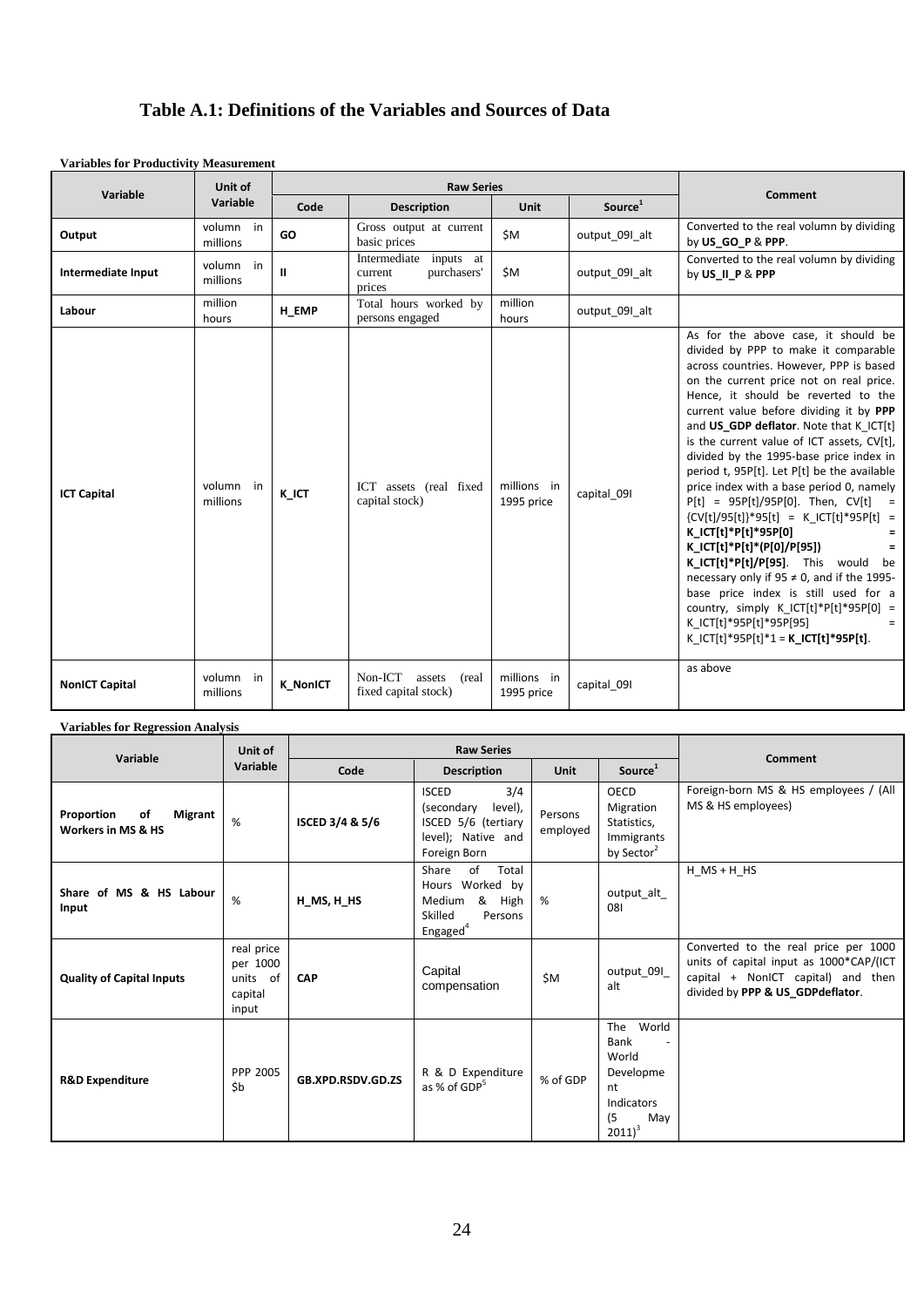| Variable                                          | Unit of                                   |                   | <b>Raw Series</b>                           |                                                 |                                                                                                     |                                                                            |
|---------------------------------------------------|-------------------------------------------|-------------------|---------------------------------------------|-------------------------------------------------|-----------------------------------------------------------------------------------------------------|----------------------------------------------------------------------------|
|                                                   | Variable                                  | Code              | <b>Description</b>                          | <b>Unit</b>                                     | Source <sup>1</sup>                                                                                 | <b>Comment</b>                                                             |
| <b>Sectoral Output Price Index</b>                | index                                     | GO_P              | Gross<br>output,<br>price indices           | 1995<br>$\equiv$<br>100                         | output 09I                                                                                          | Used to make gross output comparable<br>over time (US_GO_P)                |
| Sectoral Intermediate Input<br><b>Price Index</b> | index                                     | $II_P$            | Intermediate<br>price<br>inputs,<br>indices | 1995<br>$\equiv$<br>100                         | output_09I                                                                                          | Used to make intermediate<br>input<br>comparable over time (US_II_P)       |
| <b>PPP</b>                                        | Price of<br>US\$1 in<br>local<br>currency | <b>PPP</b>        | PPP exchange rate                           | Local<br>currency<br>per \$US                   | The World<br>Bank<br>$\sim$<br>World<br>Developme<br>nt<br>Indicators<br>(5)<br>May<br>$2011)^3$    | Used to make variables comparable<br>across countries                      |
| <b>GDP Deflator</b>                               | index                                     | NY.GDP.DEFL.ZS    | GDP deflator <sup>6</sup>                   | different<br>base for<br>different<br>countries | The World<br>Bank<br>$\sim$<br>World<br>Developme<br>nt<br>Indicators<br>(5)<br>May<br>$2011)^3$    | Used to convert K_ICT & K_NonICT to<br>current values (see note for K ICT) |
| <b>US GDP Deflator</b>                            | index                                     | NY.GDP.DEFL.ZS    | US GDP deflator <sup>6</sup>                | 2000<br>$\equiv$<br>100                         | The<br>World<br>Bank<br>World<br>Developme<br>nt<br>Indicators<br>(5)<br>May<br>$2011)^3$           | Used to make quantities expressed in<br>PPP (\$US) comparable over time    |
| <b>GDP</b>                                        | PPP 2005<br>\$b                           | NY.GDP.MKTP.PP.KD | PPP GDP                                     | real PPP<br>2005<br>billion<br>dollars          | World<br>The<br>Bank<br>$\sim$<br>World<br>Developme<br>nt<br>Indicators<br>(5)<br>May<br>$2011)^3$ |                                                                            |

**Variables Used for Conversion of Raw Series**

**Reference Variables**

| Variable    | Unit of  | <b>Raw Series</b> |                                     |          |                     | Comment                                                               |  |
|-------------|----------|-------------------|-------------------------------------|----------|---------------------|-----------------------------------------------------------------------|--|
|             | Variable | Code              | <b>Description</b>                  | Unit     | Source <sup>1</sup> |                                                                       |  |
| <b>DTFP</b> |          | <b>VAConTFP</b>   | Contirbution of TFP<br>to VA change | %        | output_09I<br>alt   | Contribution of TFP to value added<br>growth (percentage points)      |  |
| <b>TFP</b>  | index    | TFPva I           | TFP growth index                    | 1995=100 | output 09I<br>alt   | added<br><i>(value</i><br>based)<br>growth,<br><b>TFP</b><br>1995=100 |  |

1. EU KLEMS database (euklems.net) unless stated otherwise.

For US, **naics\_output\_09I\_alt\_rev** & **usa-naics\_capital\_09Irev**. Also, used **sic\_labour\_input\_08I** for H\_MS and H\_HS.

For POR(tugal), **ouput\_alt\_08I** for DTFP, TFP and **captial\_08I** for KICT & KNICT.

2. stats.oecd.org

3. data.worldbank.org

4. Definitions slightly vary across countries. See Table 5.3 of Timmer et al. (2007) for detailed definitions.

5. Interpolated (AUS 99, 01, 03; DEN 00, SWE 98, 00, 02)

6. All countries' deflators are converted to a 1995-based series by P[t]/P[95]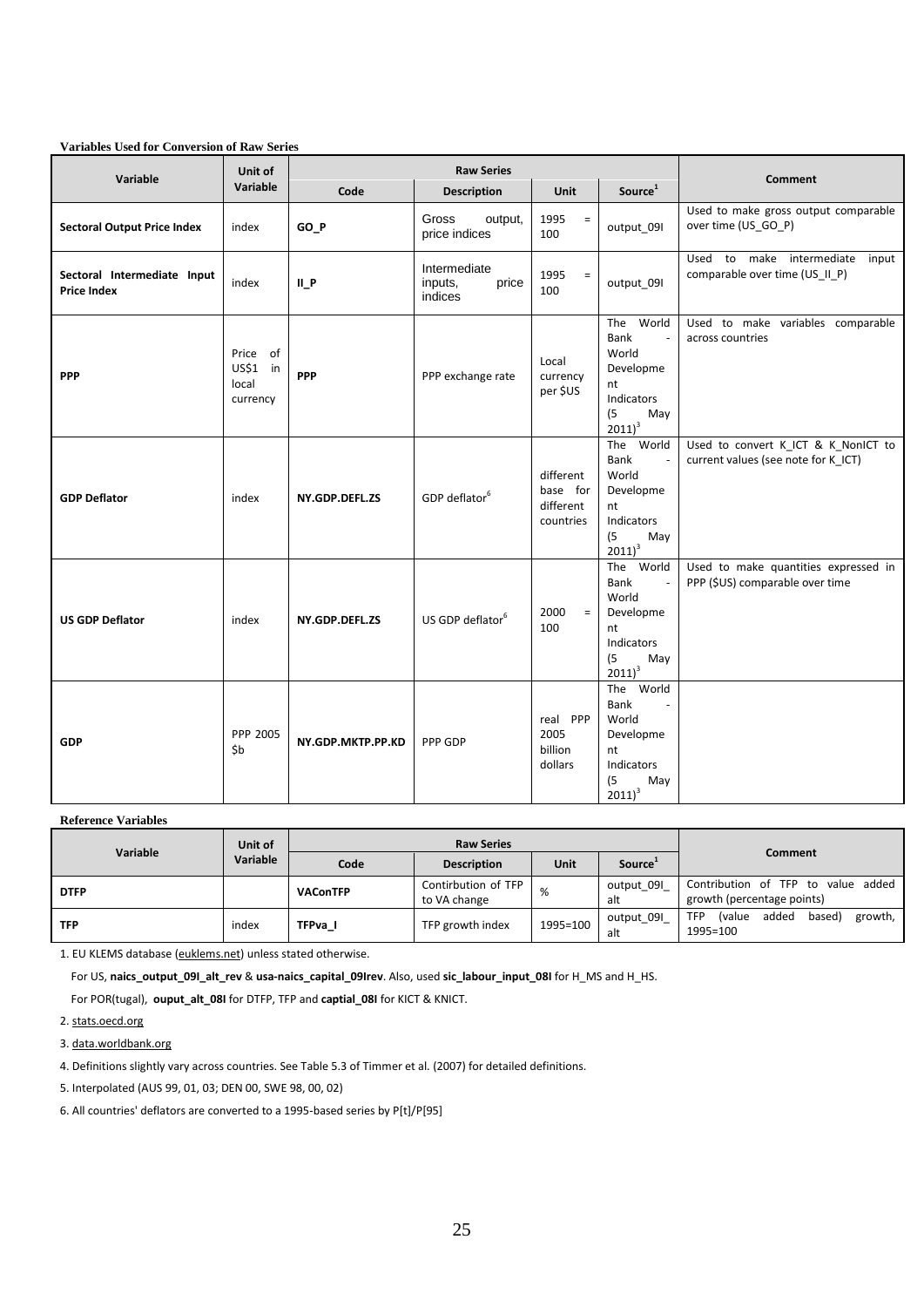|                          | <b>Table A.2: Data for DEA Analysis</b><br>(3-year average: 1999, 2000, and 2001) |                   |                    |                   |                   |                   |                   |                   |
|--------------------------|-----------------------------------------------------------------------------------|-------------------|--------------------|-------------------|-------------------|-------------------|-------------------|-------------------|
|                          | ALL'                                                                              | <b>ELECOM</b>     | <b>MexElec</b>     | <b>OtherG</b>     | <b>DISTR</b>      | <b>FINBU</b>      | <b>PERS</b>       | <b>NONMAR</b>     |
| <b>OUTPUT</b>            |                                                                                   |                   |                    |                   |                   |                   |                   | US\$m (2000)      |
| AUS                      | 957,182                                                                           | 45,079            | 180,694            | 169,846           | 184,743           | 145,020           | 55,502            | 167,146           |
| AUT                      | 367,830                                                                           | 27,465            | 95,348             | 45,262            | 68,280            | 41,959            | 24,740            | 65,240            |
| <b>CZE</b>               | 354,761                                                                           | 33,230            | 122,249            | 59,495            | 57,546            | 30,437            | 15,659            | 39,171            |
| <b>DEN</b>               | 237,699                                                                           | 15,720            | 49,886             | 29,811            | 51,567            | 27,366            | 12,237            | 50,864            |
| <b>FIN</b>               | 227,034                                                                           | 31,822            | 68,567             | 25,123            | 35,526            | 17,834            | 10,026            | 41,928            |
| ITA                      | 2,638,923                                                                         | 156,849           | 825,189            | 263,740           | 551,597           | 301,944           | 169,372           | 382,108           |
| <b>NET</b>               | 826,513                                                                           | 52,230            | 196,100            | 110,349           | 143,923           | 137,547           | 43,590            | 140,375           |
| POR                      | 305,746                                                                           | 19,137            | 82,342             | 48,719            | 50,545            | 32,215            | 20,080            | 51,224            |
| SPA<br><b>SWE</b>        | 1,516,754<br>419,784                                                              | 84,067            | 449,054            | 235,717           | 235,634           | 139,466           | 139,693           | 222,815           |
| UK                       | 2,594,081                                                                         | 42,966<br>191,974 | 116,387<br>523,272 | 30,582<br>303,419 | 68,772<br>470,771 | 52,923<br>449,838 | 19,849<br>179,499 | 91,689<br>472,138 |
| US                       | 16,062,295                                                                        | 1,359,724         | 3,338,528          | 1,384,168         | 2,311,766         | 2,800,066         | 991,628           | 3,833,274         |
| average                  | 2,209,050                                                                         | 171,689           | 503,968            | 225,519           | 352,556           | 348,051           | 140,156           | 463,164           |
| s.d.                     | 4,448,395                                                                         | 378,242           | 923,286            | 378,302           | 640,181           | 783,188           | 275,501           | 1,070,561         |
| C.V.                     | 2.01                                                                              | 2.20              | 1.83               | 1.68              | 1.82              | 2.25              | 1.97              | 2.31              |
|                          | <b>INTERMEDIATE INPUT</b>                                                         |                   |                    |                   |                   |                   |                   | US\$m (2000)      |
| AUS                      | 518,765                                                                           | 21,262            | 129,420            | 101,326           | 96,423            | 74,669            | 31,277            | 56,185            |
| AUT                      | 179,529                                                                           | 14,346            | 62,960             | 23,720            | 28,503            | 17,316            | 10,570            | 21,025            |
| <b>CZE</b>               | 227,976                                                                           | 20,997            | 93,414             | 42,584            | 26,500            | 18,466            | 9,538             | 16,041            |
| <b>DEN</b>               | 118,794                                                                           | 8,276             | 33,300             | 16,429            | 25,813            | 13,080            | 5,756             | 14,900            |
| <b>FIN</b>               | 122,764                                                                           | 17,392            | 48,478             | 14,799            | 14,526            | 7,523             | 5,245             | 15,312            |
| ITA                      | 1,447,239                                                                         | 85,076            | 608,101            | 153,049           | 289,506           | 137,273           | 83,376            | 84,290            |
| <b>NET</b>               | 450,565                                                                           | 31,429            | 145,348            | 70,853            | 61,199            | 68,838            | 23,667            | 46,217            |
| POR                      | 167,685                                                                           | 10,536            | 60,988             | 31,499            | 22,529            | 14,988            | 11,124            | 14,449            |
| SPA                      | 807,715                                                                           | 44,802            | 330,803            | 140,825           | 101,176           | 61,408            | 60,350            | 61,178            |
| SWE                      | 227,061                                                                           | 28,502            | 80,277             | 14,933            | 32,062            | 25,043            | 10,537            | 36,315            |
| UK                       | 1,389,816                                                                         | 98,236            | 343,145            | 187,929           | 223,823           | 244,496           | 89,937            | 189,280           |
| US                       | 7,480,431                                                                         | 642,915           | 2,200,448          | 705,565           | 833,906           | 1,206,091         | 501,067           | 1,349,419         |
| average                  | 1,094,862                                                                         | 85,314            | 344,724            | 125,293           | 146,331           | 157,433           | 70,204            | 158,718           |
| s.d.                     | 2,065,207                                                                         | 177,936           | 608,808            | 192,444           | 233,465           | 337,324           | 139,037           | 378,188           |
| c.v.                     | 1.89                                                                              | 2.09              | 1.77               | 1.54              | 1.60              | 2.14              | 1.98              | 2.38              |
| <b>LABOUR INPUT</b>      |                                                                                   |                   |                    |                   |                   |                   |                   | million hours     |
| AUS                      | 16,423                                                                            | 461               | 2,063              | 2,653             | 3,808             | 2,399             | 1,698             | 3,341             |
| AUT                      | 6,725                                                                             | 241               | 1,002              | 1,016             | 1,437             | 823               | 762               | 1,445             |
| <b>CZE</b>               | 10,031                                                                            | 473               | 2,386              | 1,761             | 2,138             | 929               | 702               | 1,641             |
| DEN                      | 4,289                                                                             | 165               | 649                | 471               | 892               | 499               | 341               | 1,271             |
| FIN                      | 4,008                                                                             | 188               | 632                | 717               | 749               | 366               | 304               | 1,053             |
| ITA                      | 42,714                                                                            | 1,355             | 8,106              | 5,930             | 9,480             | 5,011             | 6,121             | 6,711             |
| <b>NET</b>               | 11,614                                                                            | 345               | 1,471              | 1,438             | 2,549             | 2,285             | 1,091             | 2,435             |
| POR                      | 9,286                                                                             | 181               | 1,777              | 2,397             | 1,885             | 581               | 1,072             | 1,392             |
| SPA                      | 28,253                                                                            | 704               | 4,789              | 5,419             | 5,899             | 2,657             | 3,823             | 4,961             |
| SWE<br>UK                | 7,052<br>47,345                                                                   | 291<br>1,918      | 1,206<br>6,891     | 760<br>5,159      | 1,284             | 834<br>8,625      | 561<br>5,003      | 2,116<br>9,769    |
| US                       | 269,310                                                                           | 11,070            | 34,776             | 25,761            | 9,980<br>52,256   | 45,435            | 28,713            | 71,298            |
| average                  | 38,088                                                                            | 1,449             | 5,479              | 4,457             | 7,696             | 5,870             | 4,183             | 8,953             |
| s.d.                     | 74,288                                                                            | 3,077             | 9,553              | 6,985             | 14,392            | 12,690            | 7,968             | 19,812            |
| C.V.                     | 1.95                                                                              | 2.12              | 1.74               | 1.57              | 1.87              | 2.16              | 1.91              | 2.21              |
| <b>ICT CAPITAL INPUT</b> |                                                                                   |                   |                    |                   |                   |                   |                   | US\$m (2000)      |
| AUS                      | 91,351                                                                            | 11,681            | 9,038              | 10,194            | 15,913            | 20,307            | 6,094             | 18,122            |
| AUT                      | 30,036                                                                            | 10,719            | 3,032              | 802               | 4,571             | 6,860             | 1,451             | 2,601             |
| CZE                      | 37,774                                                                            | 10,835            | 4,289              | 3,219             | 7,020             | 6,980             | 1,221             | 4,211             |
| DEN                      | 28,366                                                                            | 2,203             | 3,116              | 1,236             | 6,158             | 8,970             | 2,563             | 4,120             |
| <b>FIN</b>               | 17,453                                                                            | 2,917             | 2,558              | 958               | 3,857             | 3,215             | 1,435             | 2,514             |
| <b>ITA</b>               | 188,822                                                                           | 26,207            | 26,598             | 6,166             | 66,543            | 37,634            | 8,629             | 17,045            |
| <b>NET</b>               | 78,055                                                                            | 13,279            | 7,847              | 3,798             | 12,548            | 23,635            | 3,622             | 13,326            |
| POR                      | 26,575                                                                            | 4,871             | 855                | 222               | 2,336             | 6,243             | 3,693             | 8,356             |
| SPA                      | 116,408                                                                           | 16,045            | 16,412             | 4,971             | 34,252            | 21,087            | 11,149            | 12,493            |
| SWE                      | 33,332                                                                            | 6,469             | 7,253              | 1,042             | 6,186             | 8,827             | 1,551             | 2,004             |
| UK                       | 277,762                                                                           | 82,895            | 26,232             | 9,780             | 37,468            | 81,464            | 14,887            | 25,039            |
| US                       | 2,142,787                                                                         | 524,451           | 195,331            | 90,619            | 337,091           | 690,173           | 35,129            | 269,994           |
| average                  | 255,727                                                                           | 59,381            | 25,213             | 11,084            | 44,495            | 76,283            | 7,619             | 31,652            |
| s.d.                     | 599,457                                                                           | 148,071           | 54,298             | 25,278            | 94,125            | 194,535           | 9,707             | 75,423            |
| C.V.                     | 2.34                                                                              | 2.49              | 2.15               | 2.28              | 2.12              | 2.55              | 1.27              | 2.38              |